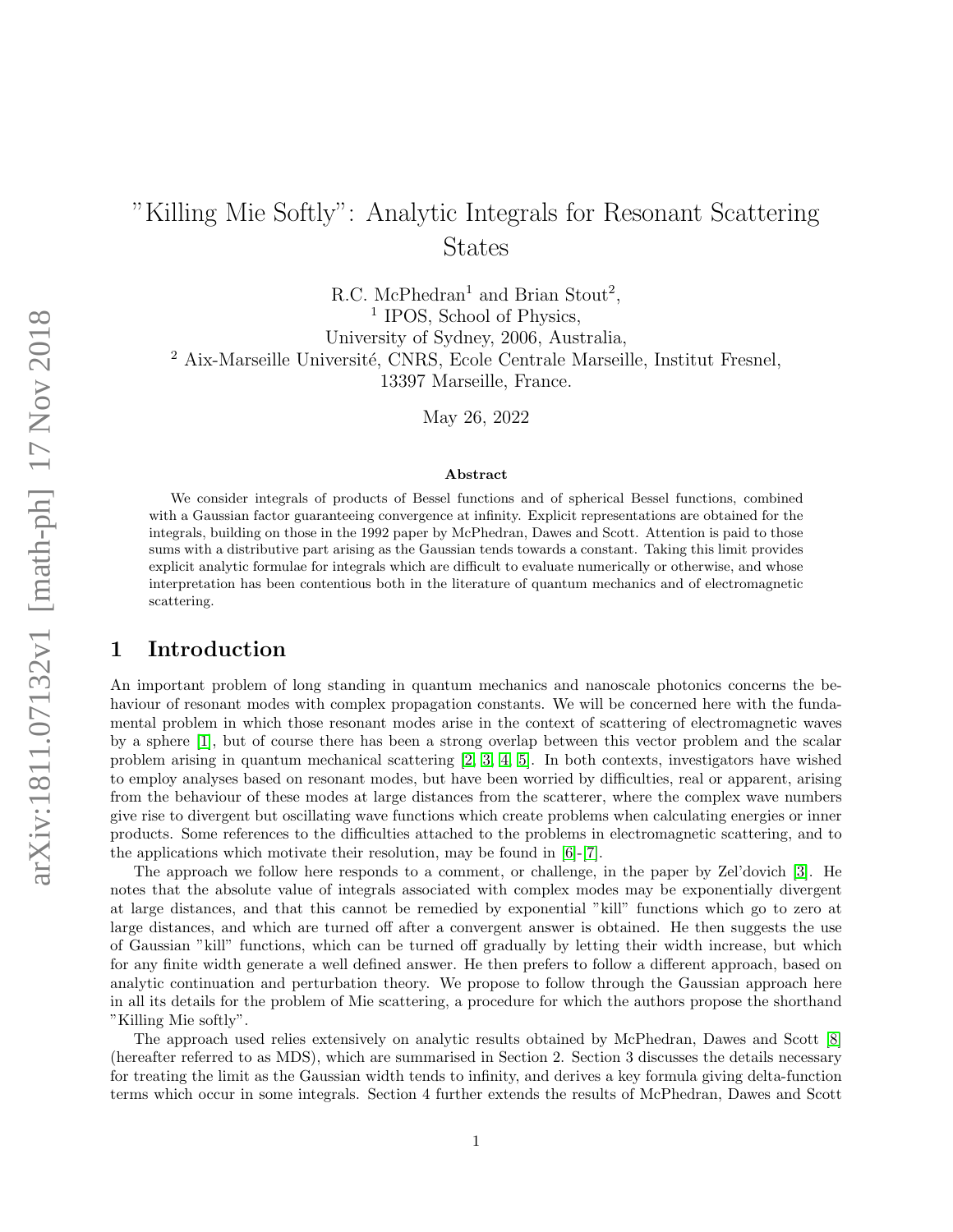[\[8\]](#page-17-2), giving more general results for certain Bessel products needed in later sections. Section 5 contains a discussion of spherical Bessel function integrals needed for the treatment of complex Mie scattering modes. It contains a numerical illustration of the effectiveness of the Gaussian "softly killing": see Fig. [4](#page-11-0) and its discussion. Section 6 assembles the expressions and integrals relating to Mie theory for electric and magnetic type modes, and also establishes analytic results relevant to inner products and normalisation factors of modes.

## 2 The Results of McPhedran, Dawes and Scott

The basic integral of MDS  $[8]$  contains a product of Bessel functions  $J$  and  $Y$ :

$$
\mathcal{I}_{JY}(b,K,k,\eta) = \int_0^\infty x \exp(-\eta x^2) J_b(Kx) Y_b(kx) dx, \tag{1}
$$

where b is non-negative real and  $\eta$  is a positive real. The case of integer b is useful for scattering problems involving cylinders, while half-integer b is useful for scattering by spheres. This can be paired with an integral whose result is known (for example from Gradshteyn and Ryzhik [\[9\]](#page-17-3)):

<span id="page-1-2"></span>
$$
\mathcal{I}_{JJ}(b,K,k,\eta) = \int_0^\infty x \exp(-\eta x^2) J_b(Kx) J_b(kx) dx = \frac{\exp[-(K^2 + k^2)/4\eta] I_b(Kk/2\eta)}{2\eta}.
$$
 (2)

MDS derive the following reduction formula for  $\mathcal{I}_{JY}(b, K, k, \eta)$ :

<span id="page-1-0"></span>
$$
\mathcal{I}_{JY}(b,K,k,\eta) = \frac{-1}{2\pi\eta} \exp[-(K^2 + k^2)/4\eta] \left\{ \mathcal{H}(b,K,k,\eta) -2\pi\eta \exp\left[\frac{Kk}{2\eta}\right] \int_0^\infty \exp(-\eta x^2) J_b(\sqrt{Kk}x) Y_b(\sqrt{Kk}x) dx \right\},
$$
\n(3)

or, scaling the integration variable,

$$
\mathcal{I}_{JY}(b, K, k, \eta) = \frac{-1}{2\pi\eta} \exp[-(K^2 + k^2)/4\eta] \left\{ \mathcal{H}(b, K, k, \eta) -\frac{2\pi\eta}{Kk} \exp\left[\frac{Kk}{2\eta}\right] \int_0^\infty \exp\left(-\frac{\eta}{Kk} x^2\right) J_b(x) Y_b(x) dx \right\},\tag{4}
$$

In [\(3\)](#page-1-0) the following finite-range integral has been introduced:

$$
\mathcal{H}(b,k,K,\eta) = \int_{1}^{K/k} u^{(b-1)} \exp[\frac{Kk}{4\eta}(u+1/u)] du.
$$
 (5)

This integral may be expressed in terms of Scharofsky functions [\[10\]](#page-17-4), but is easily evaluated numerically.

Making the substitution  $v = 1/u$  in the integral, we find the symmetry relation

<span id="page-1-4"></span>
$$
\mathcal{H}(b, K, k, \eta) = -\mathcal{H}(-b, k, K, \eta). \tag{6}
$$

The second integral occurring in [\(3\)](#page-1-0) can be evaluated in closed form using properties of Meier G functions, with

<span id="page-1-1"></span>
$$
\int_0^\infty x \exp(-ax^2) J_b(x) Y_b(x) dx = \frac{1}{2\pi a} \exp[-1/(2a)] \left[ \pi \cot(\pi b) I_b\left(\frac{1}{2a}\right) + bh_{-1,b}\left(\frac{-1}{2a}\right) \right].
$$
 (7)

Here  $a = \eta/(Kk)$ , and  $h_{-1,b}$  denotes an associated Bessel function[\[11\]](#page-17-5), with the expansion:

<span id="page-1-3"></span>
$$
h_{-1,b}\left(\frac{-1}{2a}\right) = -\frac{\exp[1/(2a)]\sqrt{\pi}}{b\sin(\pi b)} \sum_{l=0}^{\infty} \frac{(-1/a)^l \Gamma(1/2 + l)}{\Gamma(l - b + 1)\Gamma(l + b + 1)}.
$$
(8)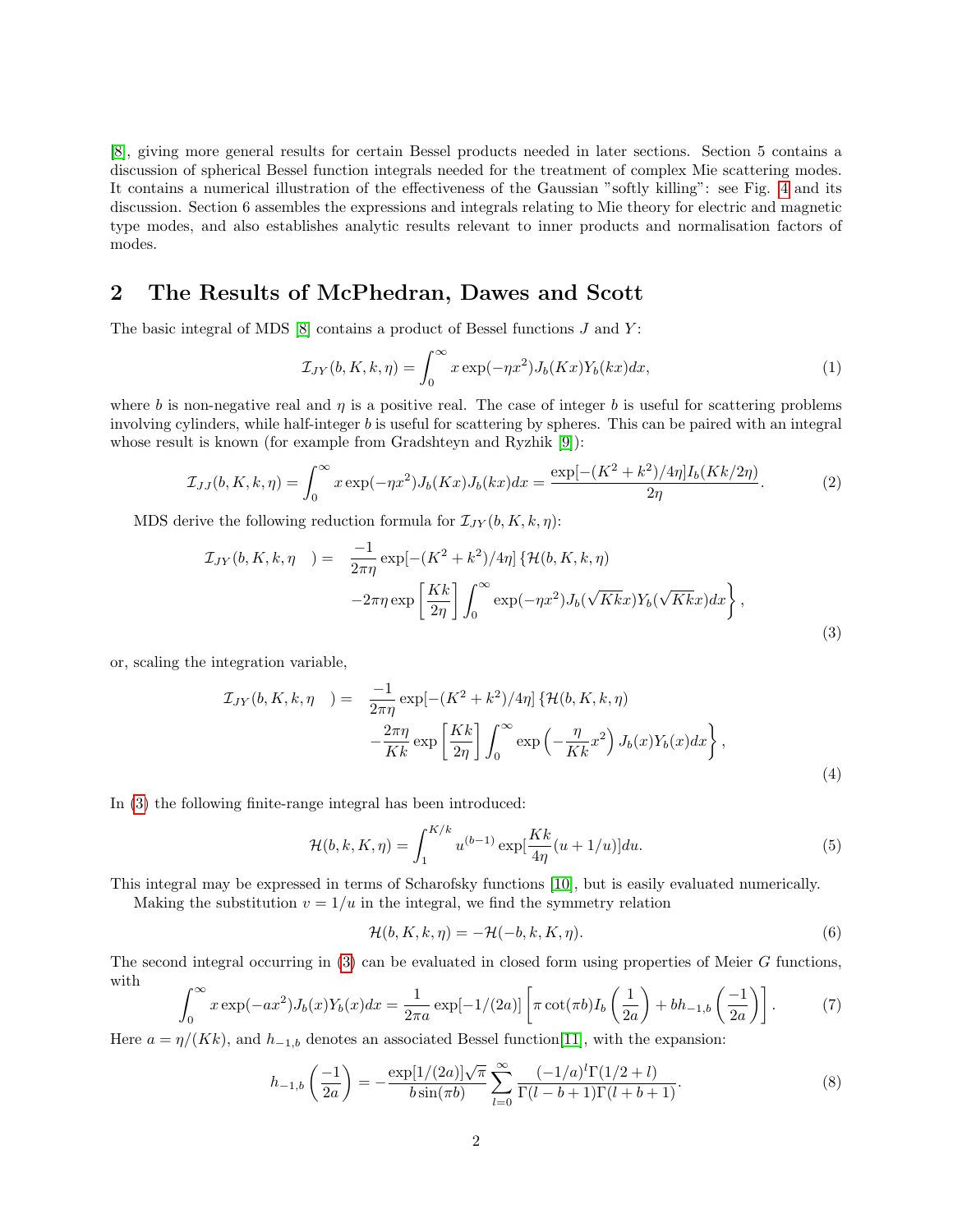Note the symmetry relation

<span id="page-2-5"></span>
$$
h_{-1,b}(a) = h_{-1,-b}(a). \tag{9}
$$

Putting these elements together, the result of MDS is

$$
\mathcal{I}_{JY}(b,K,k,\eta) = -\frac{\exp[-(K^2 + k^2)/4\eta]}{2\pi\eta} \left\{ \mathcal{H}(b,k,K,\eta) - \left[ \pi \cot(b\pi) I_b \left( \frac{Kk}{2\eta} \right) + bh_{-1,b} \left( \frac{-kK}{2\eta} \right) \right] \right\}.
$$
\n(10)

or

<span id="page-2-0"></span>
$$
\mathcal{I}_{JY}(b,K,k,\eta) = -\frac{\exp[-(K^2+k^2)/4\eta]}{2\pi\eta} \mathcal{H}(b,k,K,\eta) + \frac{\exp\left[\frac{-(K^2+k^2)}{4\eta}\right]}{2\pi\eta} \left[\pi\cot(b\pi)I_b\left(\frac{Kk}{2\eta}\right) + bh_{-1,b}\left(\frac{-kK}{2\eta}\right)\right].
$$
\n(11)

### 2.1 The Case of Integer Index b

It will be noted that a difficulty arises with the result  $(11)$  if b is an integer, since the multiplying factor in  $h_{-1,b}$  involves  $sin(\pi b)$  in its denominator. This can be overcome by the use of another associated Bessel function [\[11\]](#page-17-5):

<span id="page-2-1"></span>
$$
H_{\mu,\nu}(z) = h_{\mu,\nu}(z) - \frac{\sqrt{\pi}\Gamma(\mu - \nu + 1)\Gamma(\mu + \nu + 1)}{2^{\nu+1}\Gamma(\mu + 3/2)} \left[ I_{\nu}(z) + \frac{K_{\nu}(z)\sin(\nu - \mu)\pi}{\pi \cos(\mu\pi)} \right].
$$
 (12)

We are interested in the case  $\mu = -1$ , for which [\(12\)](#page-2-1) simplifies to

$$
H_{-1,\nu}(z) = h_{-1,\nu}(z) + \frac{1}{\nu} \left[ \frac{\pi I_{\nu}(z)}{\sin(\pi \nu)} + K_{\nu}(z) \right].
$$
 (13)

Now

<span id="page-2-2"></span>
$$
bh_{-1,b}\left(\frac{-1}{2a}\right) + \pi \cot(\pi b)I_b\left(\frac{1}{2a}\right) = bH_{-1,b}\left(\frac{-1}{2a}\right) - \frac{\pi}{\sin(\pi b)}I_b\left(\frac{-1}{2a}\right)
$$

$$
-K_b\left(\frac{-1}{2a}\right) + \pi \cot(\pi b)I_b\left(\frac{1}{2a}\right)
$$
(14)

In [\(14\)](#page-2-2) we use the analytic continuation expressions [\[12\]](#page-17-6) (10.34):

<span id="page-2-3"></span>
$$
I_b\left(\frac{-1}{2a}\right) = e^{\pi bi} I_b\left(\frac{1}{2a}\right), \quad K_b\left(\frac{-1}{2a}\right) = e^{-\pi bi} K_b\left(\frac{1}{2a}\right) - \pi i I_b\left(\frac{1}{2a}\right). \tag{15}
$$

The latter expression in [\(15\)](#page-2-3) makes evident the branch-cut behaviour of the Macdonald function near the negative real axis. We collect all the terms in  $I_b(1/2a)$  on the right-hand side of [\(14\)](#page-2-2), which cancel, leaving

$$
bh_{-1,b}\left(\frac{-1}{2a}\right) + \pi \cot(\pi b)I_b\left(\frac{1}{2a}\right) = bH_{-1,b}\left(\frac{-1}{2a}\right) - e^{-i\pi b}K_b\left(\frac{1}{2a}\right)
$$
\n
$$
(16)
$$

Hence,  $(7)$  becomes for n an integer:

<span id="page-2-4"></span>
$$
\int_0^\infty x \exp(-ax^2) J_n(x) Y_n(x) dx = \frac{1}{2\pi a} \exp[-1/(2a)] \left[ nH_{-1,n} \left( \frac{-1}{2a} \right) + (-1)^{n+1} K_n \left( \frac{1}{2a} \right) \right].
$$
 (17)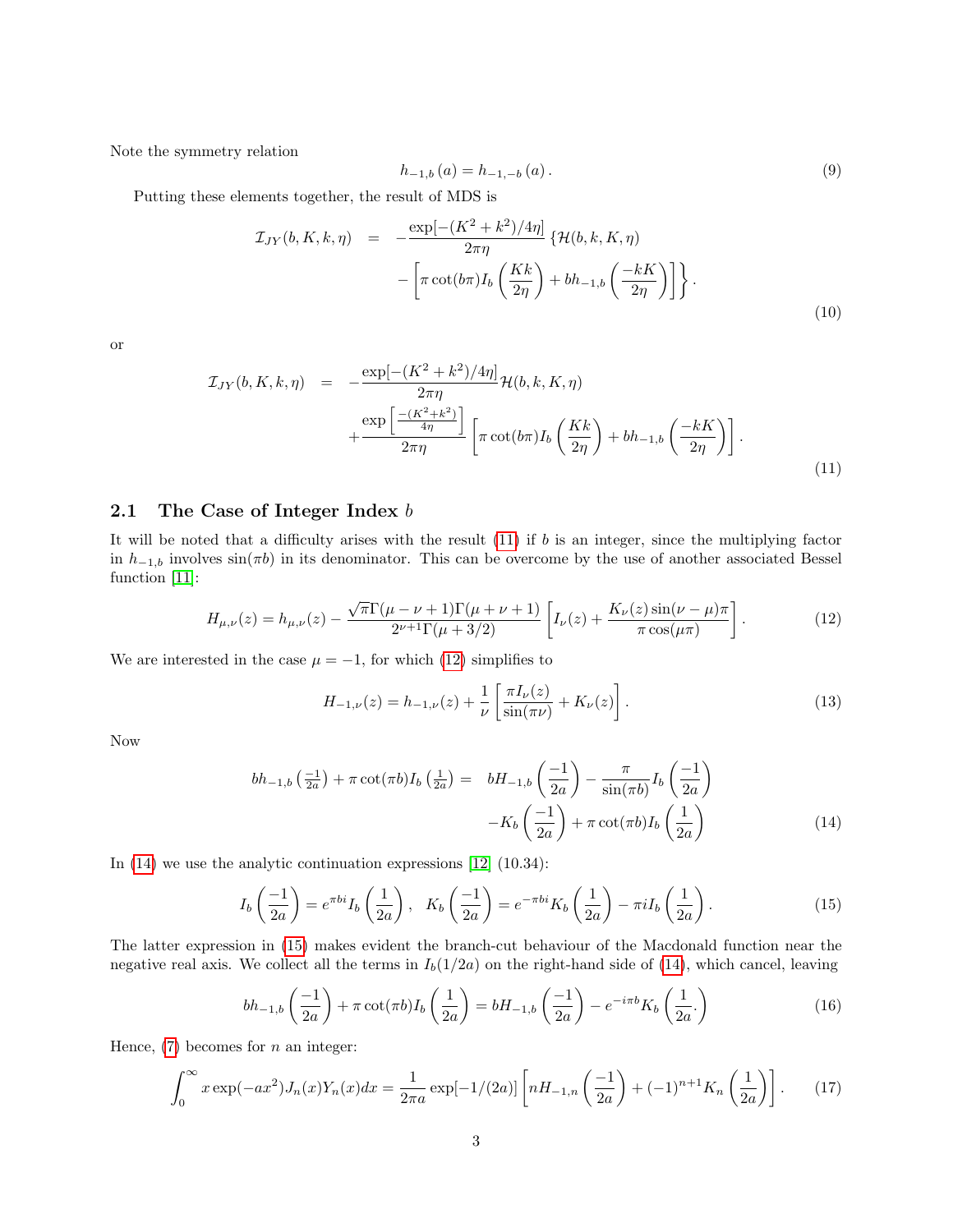The following terminating series can be used for  $H_{-1,n}$ :

$$
H_{-1,n}\left(\frac{-1}{2a}\right) = -2a \exp\left(\frac{1}{2a}\right) \left[1 + \frac{2a}{3}(1 - n^2) + \frac{4a^2}{15}(1 - n^2)(4 - n^2) + \frac{8a^3}{105}(1 - n^2)(4 - n^2)(9 - n^2) + \frac{16a^4}{945}(1 - n^2)(9 - n^2)(9 - n^2)(16 - n^2) + \dots\right].
$$
\n(18)

Particular cases of equation [\(17\)](#page-2-4) are:

$$
\int_0^\infty x \exp(-ax^2) J_0(x) Y_0(x) dx = \frac{1}{2\pi a} \exp[-1/(2a)] \left[ -K_0 \left( \frac{1}{2a} \right) \right],\tag{19}
$$

$$
\int_0^\infty x \exp(-ax^2) J_1(x) Y_1(x) dx = \frac{-1}{\pi} + \frac{1}{2\pi a} \exp[-1/(2a)] \left[ K_1\left(\frac{1}{2a}\right) \right],\tag{20}
$$

$$
\int_0^\infty x \exp(-ax^2) J_2(x) Y_2(x) dx = \frac{-2}{\pi} (1 - 2a) + \frac{1}{2\pi a} \exp[-1/(2a)] \left[ -K_2 \left( \frac{1}{2a} \right) \right]
$$
(21)

and

$$
\int_0^\infty x \exp(-ax^2) J_3(x) Y_3(x) dx = \frac{-3}{\pi} (1 - \frac{16}{3}a + \frac{32}{3}a^2) + \frac{1}{2\pi a} \exp[-1/(2a)] \left[ K_3 \left( \frac{1}{2a} \right) \right].
$$
 (22)

As  $a \downarrow 0$ , we have the following limiting behaviour of these:

$$
\int_0^\infty x \exp(-ax^2) J_0(x) Y_0(x) dx \to \frac{-1}{2\sqrt{\pi a}} \exp\left(\frac{-1}{a}\right),\tag{23}
$$

$$
\int_0^\infty x \exp(-ax^2) J_1(x) Y_1(x) dx \to \frac{-1}{\pi} + \frac{1}{2\sqrt{\pi a}} \exp\left(\frac{-1}{a}\right),\tag{24}
$$

$$
\int_0^\infty x \exp(-ax^2) J_2(x) Y_2(x) dx \to \frac{-2}{\pi} (1 - 2a) - \frac{1}{2\sqrt{\pi a}} \exp\left(-\frac{1}{a}\right),\tag{25}
$$

and

$$
\int_0^\infty x \exp(-ax^2) J_3(x) Y_3(x) dx \to \frac{-3}{\pi} \left(1 - \frac{16}{3}a + \frac{32}{3}a^2\right) + \frac{1}{2\sqrt{\pi a}} \exp\left(-\frac{1}{a}\right),\tag{26}
$$

The first of these tends to zero as the exponential form  $\exp(-1/a)$ , while succeeding expressions tend to  $-n/\pi$ .

# 3 Some Limits of Integrals

 $\cdot$ 

Let us first consider the limit as  $\eta \to 0$  of  $\mathcal{I}_{JJ}(b, K, k, \eta)$ , in the sense of generalised functions. This evaluation is done in a way similar to that followed by Lekner, Appendix B, Chapter 4 [\[13\]](#page-17-7). We use the large argument expansion of  $I_b$ :

$$
I_b(x) \sim \frac{\exp(x)}{\sqrt{2\pi x}} \left( 1 - \frac{(b - 1/2)(b + 1/2)}{2x} \right) + \exp(i(b + 1/2)\pi) \frac{\exp(-x)}{\sqrt{2\pi x}} \left( 1 + \frac{(b - 1/2)(b + 1/2)}{2x} \right), \tag{27}
$$

where the first omitted term is of order  $1/x^{5/2}$ . With  $a = 1/\sqrt{\eta}$  tending to infinity, we have in [\(2\)](#page-1-2) the term

<span id="page-3-0"></span>
$$
\frac{1}{2}a^2 \exp[-(K^2 + k^2)a^2/4]I_b\left(\frac{Kka^2}{2}\right) \sim \left\{\frac{1}{2}a^2 \exp[-(K^2 + k^2)a^2/4]\right\}
$$
\n
$$
\left[\frac{\exp(Kka^2/2)}{\sqrt{\pi Kka^2}}\left(1 - \frac{(b-1/2)(b+1/2)}{Kka^2}\right) + \exp(i(b+1/2)\pi)\frac{\exp(-Kka^2/2)}{\sqrt{\pi Kka^2}}\left(1 + \frac{(b-1/2)(b+1/2)}{Kka^2}\right)\right].
$$
\n(28)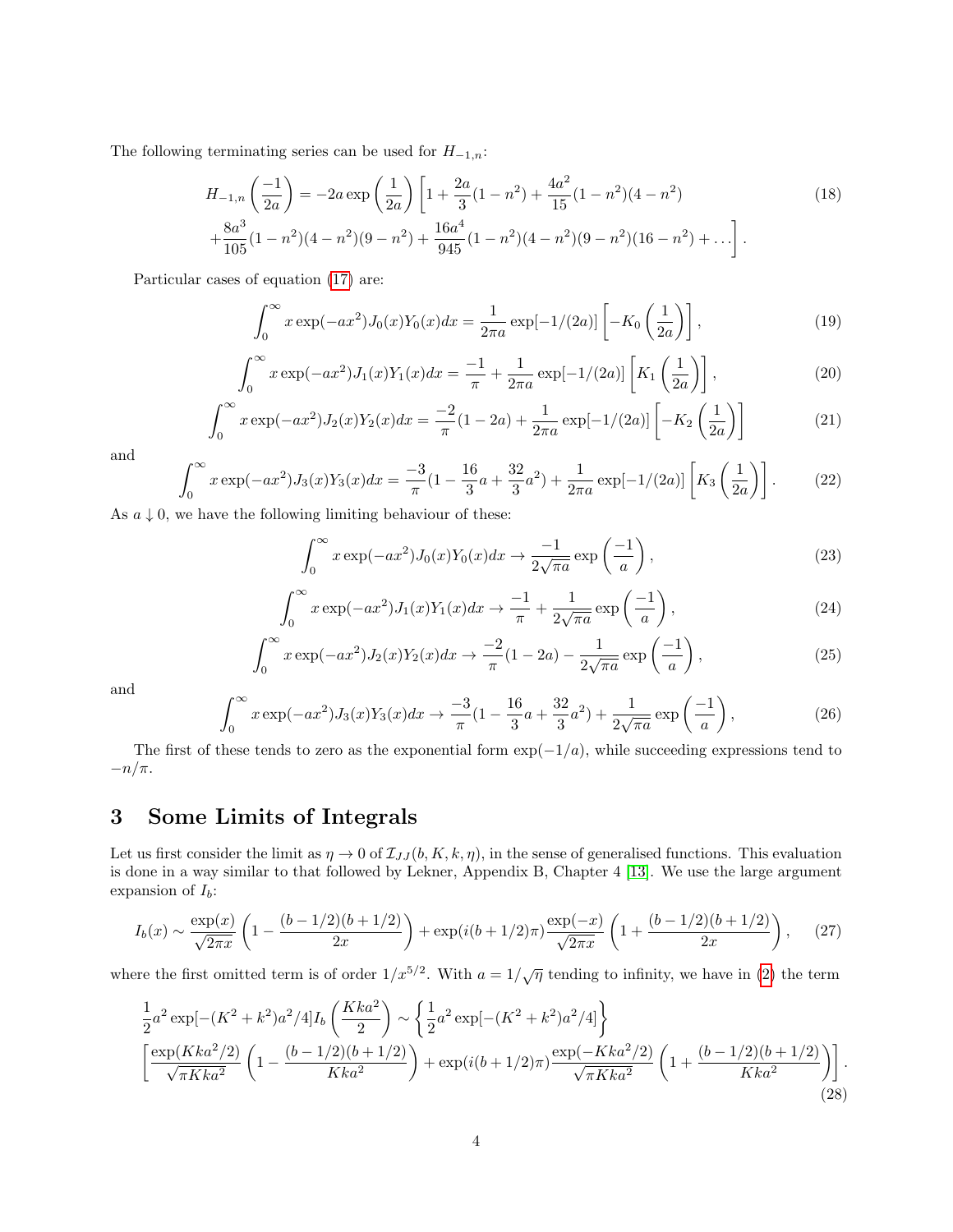We complete the squares of the exponential arguments in [\(28\)](#page-3-0) to obtain:

<span id="page-4-0"></span>
$$
\frac{1}{2}a^2 \exp[-(K^2 + k^2)a^2/4]I_b\left(\frac{Kka^2}{2}\right) \sim \left\{\frac{1}{2}a^2\right\}
$$
\n
$$
\left[\frac{\exp(-(K-k)^2a^2/4)}{\sqrt{\pi Kka^2}}\left(1 - \frac{(b-1/2)(b+1/2)}{Kka^2}\right) + \exp(i(b+1/2)\pi)\frac{\exp(-(K+k)^2a^2/4)}{\sqrt{\pi Kka^2}}\left(1 + \frac{(b-1/2)(b+1/2)}{Kka^2}\right)\right].
$$
\n(29)

We recognise the terms in [\(29\)](#page-4-0) corresponding to  $\delta$  functions:

<span id="page-4-4"></span>
$$
\frac{a}{2\sqrt{\pi}}\exp(-a^2x^2/4) \to \delta(x), \text{ for } a \to \infty.
$$
 (30)

Hence

<span id="page-4-1"></span>
$$
\lim_{\eta \to 0} \mathcal{I}_{JJ}(b, K, k, \eta) = \frac{1}{\sqrt{Kk}} \delta(K - k).
$$
\n(31)

A term  $\exp(i(b+1/2)\pi)\delta(k+K)$  in [\(31\)](#page-4-1) has been be omitted under the assumption that  $K+k=0$  can be excluded.

Note that the asymptotic expansion of the integrand in [\(2\)](#page-1-2) has, with  $\eta = 0$ , the leading term

$$
\frac{2}{\pi\sqrt{Kk}}\left(\cos[(K-k)x]\pm\cos[(K+k)x]\right).
$$
 (32)

This then makes the origin of the full expression [\(31\)](#page-4-1) (with both  $\delta$  functions included) evident: it is associated with the behaviour of the integrand near the upper limit of integration. We thus expect similar delta function terms to appear whenever the asymptotic development of the integral generates either a  $cos(Kx) cos(kx)$  or a  $\sin(Kx)\sin(kx)$  variation. Both these products oscillate ever more rapidly about mean zero as  $x \to \infty$ unless  $k = \pm K$  (in which cases they have mean  $1/2$  or  $-1/2$ ).

We now turn our attention to the behaviour as  $\eta \to 0$  of

<span id="page-4-2"></span>
$$
\hat{\mathcal{H}}(b,k,K,\eta) = -\frac{\exp[-(K^2 + k^2)/4\eta]}{2\pi\eta} \int_1^{K/k} u^{(b-1)} \exp[\frac{Kk}{4\eta}(u+1/u)] du.
$$
\n(33)

The integrand in  $(33)$  increases monotonically as u increases towards the upper limit. We analyse the asymptotic behaviour of the function  $\mathcal{H}(b, k, K, \eta)$  by defining  $v = K/k - u$ , and bringing all terms on the right-hand side of [\(33\)](#page-4-2) into a single exponential term. We then expand the argument of the exponential in powers of  $v$ . Retaining the zeroth, first and second powers of  $v$  we find the approximation:

<span id="page-4-3"></span>
$$
\hat{\mathcal{H}}(b,k,K,\eta) \approx -\frac{1}{2\pi\eta} \int_0^{K/k-1} dv \exp\left\{(b-1)\log\left[\frac{K}{k}\right]\right\} + \nu \left[\frac{k^3 - kK^2 + 4k\eta - 4bk\eta}{4K\eta}\right] + \nu^2 \left[\frac{k^4 + 2k^2\eta - 2bk^2\eta}{4K^2\eta}\right] \bigg\}.
$$
\n(34)

Mathematica gives an expression for the integral in [\(34\)](#page-4-3) involving a combination of two imaginary error functions:

$$
\hat{\mathcal{H}}(b,k,K,\eta) \approx -\frac{1}{2\pi\eta} \times \frac{\sqrt{\pi}\sqrt{\eta \left(\frac{K}{k}\right)^b \left(\text{erfi}\left(\frac{4(b-1)\eta k - K\left(8(b-1)\eta + K^2\right) - 2k^3 + 3k^2 K}{4\sqrt{\eta} K \sqrt{k^2 - 2(b-1)\eta}}\right) - \text{erfi}\left(\frac{-4b\eta + 4\eta + k^2 - K^2}{4\sqrt{\eta} \sqrt{k^2 - 2(b-1)\eta}}\right)\right)} \exp\left(\frac{\left(4(b-1)\eta - k^2 + K^2\right)^2}{16\eta (2(b-1)\eta - k^2)}\right)}{\sqrt{k^2 - 2(b-1)\eta}}
$$
\n(35)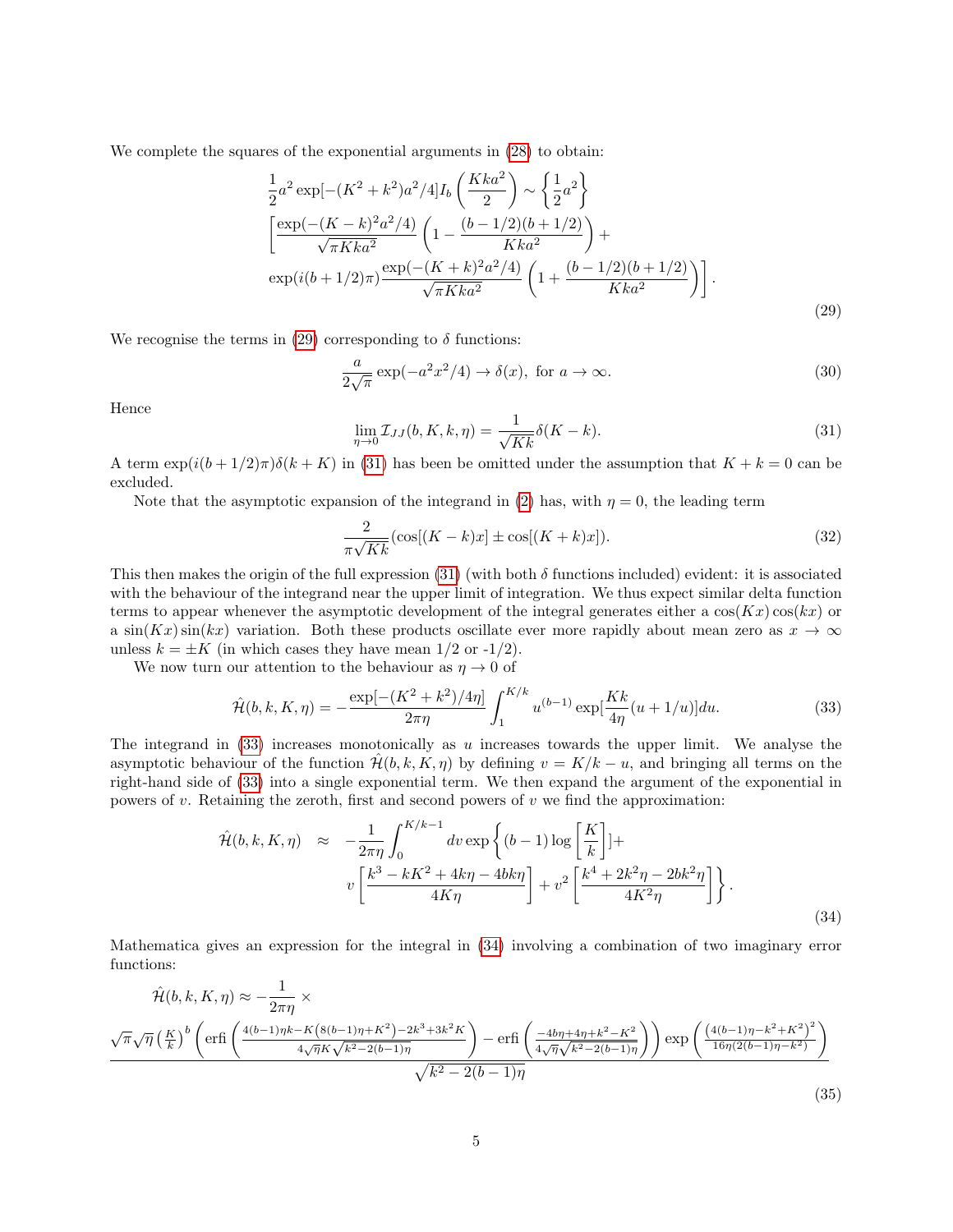Of these two terms, the simpler expression is exponentially larger than the more complicated term. Neglecting the latter, and expanding the result as a power series in  $\eta$ , the first two terms give

<span id="page-5-5"></span>
$$
\hat{\mathcal{H}}(b,k,K,\eta) \approx \frac{2\left(\frac{K}{k}\right)^b}{\pi\left(k^2 - K^2\right)} + \frac{8\eta\left(bk^2 - bK^2 + k^2 + K^2\right)\left(\frac{K}{k}\right)^b}{\pi\left(k^2 - K^2\right)^3} + O(\eta^2). \tag{36}
$$

This result, for  $\eta \to 0$ , is consistent with the result which comes from applying Watson's expression from p.134 of "A Treatise on the Theory of Bessel Functions" [\[14\]](#page-17-8):

$$
\int_0^\infty x J_b(Kx) Y_b(kx) dx = \frac{2\left(\frac{K}{k}\right)^b}{\pi \left(k^2 - K^2\right)},\tag{37}
$$

where the contribution is solely from the lower limit of the integral, with the oscillating contribution from the upper limit being set (or averaged) to zero. This last comment is made in the context of the theory of distributions, not well established at the time Watson wrote his treatise.

#### 3.1 The Series  $h_{-1,b}$

We begin with the expansion [\(8\)](#page-1-3):

<span id="page-5-0"></span>
$$
h_{-1,b}\left(\frac{-1}{2a}\right) = -\frac{\exp[1/(2a)]\sqrt{\pi}}{b\sin(\pi b)} \sum_{l=0}^{\infty} \frac{(-1/a)^l \Gamma(1/2 + l)}{\Gamma(l - b + 1)\Gamma(l + b + 1)}.
$$
\n(38)

We expand for large  $l$  the expression:

<span id="page-5-2"></span>
$$
-\frac{\sqrt{\pi}}{b\sin(\pi b)} \frac{(-1/a)^{l}\Gamma(1/2+l)l!}{\Gamma(l-b+1)\Gamma(l+b+1)} \sqrt{l+1} = -\frac{\sqrt{\pi}}{b\sin(\pi b)}
$$

$$
\left(\frac{-1}{a}\right)^{l} \frac{1}{l!\sqrt{l+1}} \left(1 + \frac{(3-8b^{2})}{8l} + \frac{(64b^{4}+16b^{2}-23)}{128l^{2}} + O\left(\frac{1}{l^{3}}\right)\right).
$$
(39)

In the region of slow convergence of the sum  $(38)$ , i.e when  $a \ll 1$ , it will then be dominated by the following approximation, for which an exact integral form is available [Prudnikov, Vol.1, 5.2.8.10]:

<span id="page-5-1"></span>
$$
\sum_{k=0}^{\infty} \frac{x^k}{k! \sqrt{k+1}} = \frac{2}{\sqrt{\pi}} \int_0^{\infty} \exp(x e^{-t^2} - t^2) dt.
$$
 (40)

Note that here we have corrected a typographical error in the upper limit of the integral in [\(40\)](#page-5-1).

Le that here we have corrected a typographical error in the upper limit of the integral in (40).<br>It is possible to vary the expansion [\(39\)](#page-5-2), for example by replacing the term  $\sqrt{l+1}$  by  $\sqrt{l+\alpha}$ , where  $\alpha$  is a free parameter. One way of choosing  $\alpha$  is to make the coefficient of  $1/k$  in [\(39\)](#page-5-2) go to zero. To achieve this, the choice of  $\alpha$  required is

$$
\alpha = 2b^2 + 1/4.\tag{41}
$$

We can generalise the sum and integral in [\(40\)](#page-5-1) as follows:

<span id="page-5-3"></span>
$$
\sum_{k=0}^{\infty} \frac{x^k}{k! \sqrt{k+\alpha}} = \frac{2}{\sqrt{\pi}} \int_0^{\infty} \exp(x e^{-t^2} - \alpha t^2) dt.
$$
 (42)

The derivation of [\(42\)](#page-5-3) is simple:

<span id="page-5-4"></span>
$$
\frac{2}{\sqrt{\pi}} \int_0^\infty \exp(x e^{-t^2} - \alpha t^2) dt = \frac{2}{\sqrt{\pi}} \int_0^\infty \sum_{k=0}^\infty \frac{x^k \exp(-kt^2)}{k!} \exp(-\alpha t^2) dt
$$

$$
= \sum_{k=0}^\infty \frac{x^k}{k! \sqrt{k+\alpha}},
$$
(43)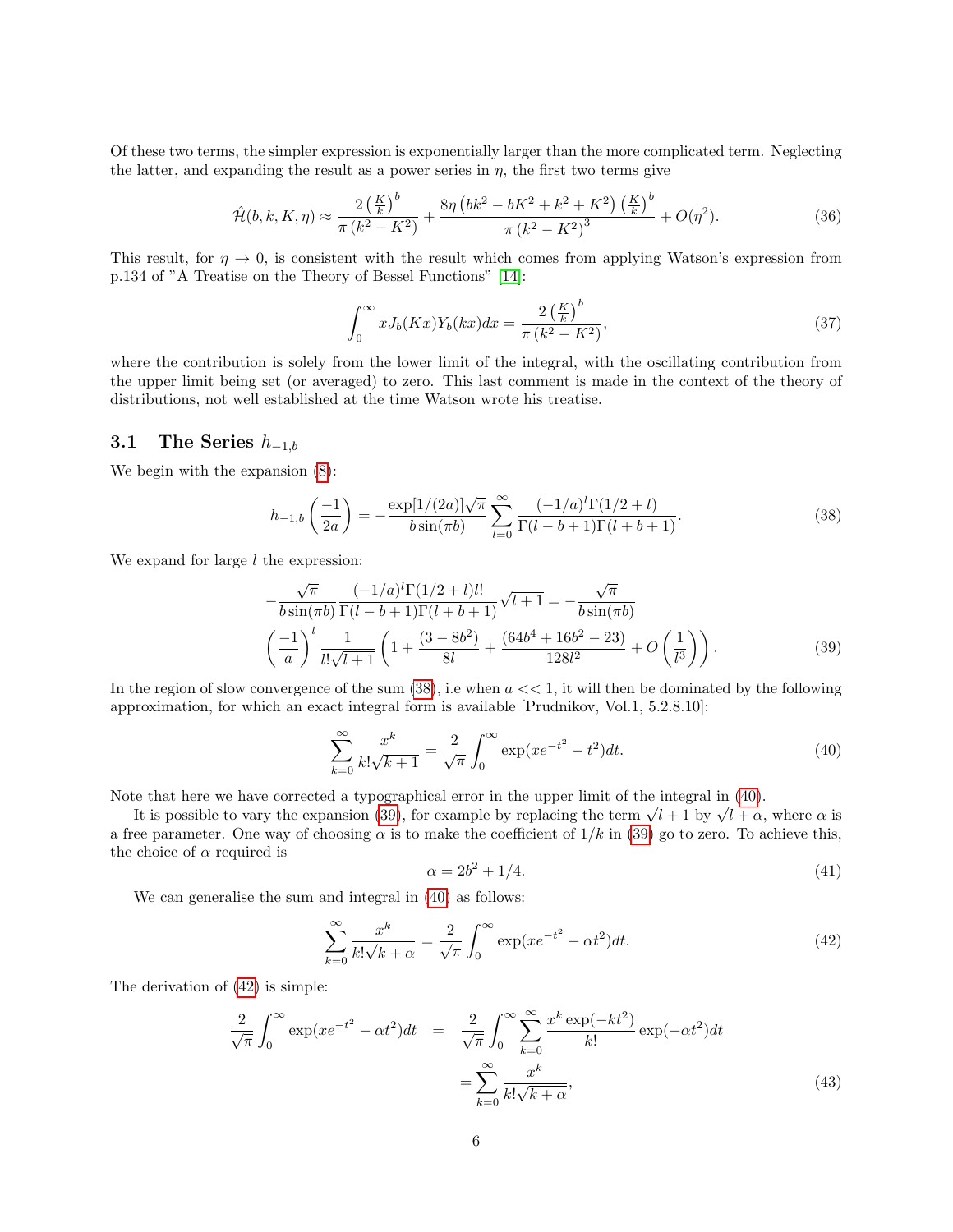where to get the final result the two Gaussian terms have been combined and integrated over. Note that this equality holds for all  $x > 0$ , but in the case of interest to us  $(x < 0)$  a problem can arise. To see where the problem comes from, we look for the vanishing of the derivative of the integrand with respect to  $t$  in  $(43)$ :

<span id="page-6-0"></span>
$$
2t(xe^{-t^2} + \alpha) = 0 \text{ or } t = 0, \ xe^{-t^2} = -\alpha.
$$
 (44)

The second possibility in [\(44\)](#page-6-0) has solutions on the real axis when  $x < 0$  and  $t^2 = -\log(\alpha/|x|)$ . Thus, if the positive quantity  $\alpha < -x$ , there will be two maxima, with a minimum at  $t = 0$ . In that case, the two peaks correspond to truncated Gaussians, and the equality [\(43\)](#page-5-4) breaks down.

Somewhat counterintuitively, there is a simple way of overcoming this difficulty. We simply split the integrand into two parts, one even and the other odd in the variable x. It is easily shown that the integrand in each part has a single derivative zero at  $t = 0$ , with the following results then holding for all x, positive or negative:

<span id="page-6-1"></span>
$$
\sum_{k=0}^{\infty} \frac{x^{2k}}{(2k)! \sqrt{2k+\alpha}} = \frac{2}{\sqrt{\pi}} \int_0^{\infty} \cosh(x e^{-t^2}) \exp(-\alpha t^2) dt,
$$
\n(45)

and

<span id="page-6-2"></span>
$$
\sum_{k=0}^{\infty} \frac{x^{2k+1}}{(2k+1)!\sqrt{2k+1+\alpha}} = \frac{2}{\sqrt{\pi}} \int_0^{\infty} \sinh(x e^{-t^2}) \exp(-\alpha t^2) dt.
$$
 (46)

These results have been confirmed numerically, a task easily carried out for  $\alpha$  not small.



<span id="page-6-3"></span>Figure 1: The ratio (left) and the difference (right) of the functions [\(45\)](#page-6-1) and [\(46\)](#page-6-2) as a function of x and  $\alpha$ .

The numerical results in Fig. [1](#page-6-3) show that the ratio of the sums or integrals in [\(45\)](#page-6-1) and [\(46\)](#page-6-2) tends towards unity as x increases, irrespective of the value of  $\alpha$ . This may be readily understood from the ratio of the integrands, tanh( $xe^{-t^2}$ ), which increases towards unity as x increases, for fixed t. The difference of the sums or integrals tends towards zero in its magnitude as  $x$  increases.

Fig. [2](#page-7-0) shows the sum of the functions [\(45\)](#page-6-1) and [\(46\)](#page-6-2) as a function of x for  $\alpha = 1.5$ , for both positive and negative x. While the sum increases exponentially for x increasing and positive, it remains small for negative  $x$ , and decreases towards zero as  $x$  grows more negative.

To obtain an asymptotic form in the region  $x \ll 0$ , we consider the difference function between [\(45\)](#page-6-1) and [\(46\)](#page-6-2) in  $x > 0$ . This function is

$$
\frac{2}{\sqrt{\pi}} \int_0^\infty \exp(x e^{-t^2} - \alpha t^2) dt,\tag{47}
$$

and the integrand has its maximum with respect to variation of  $t$  when

$$
t = t_m = \sqrt{\log\left(\frac{x}{\alpha}\right)}.\tag{48}
$$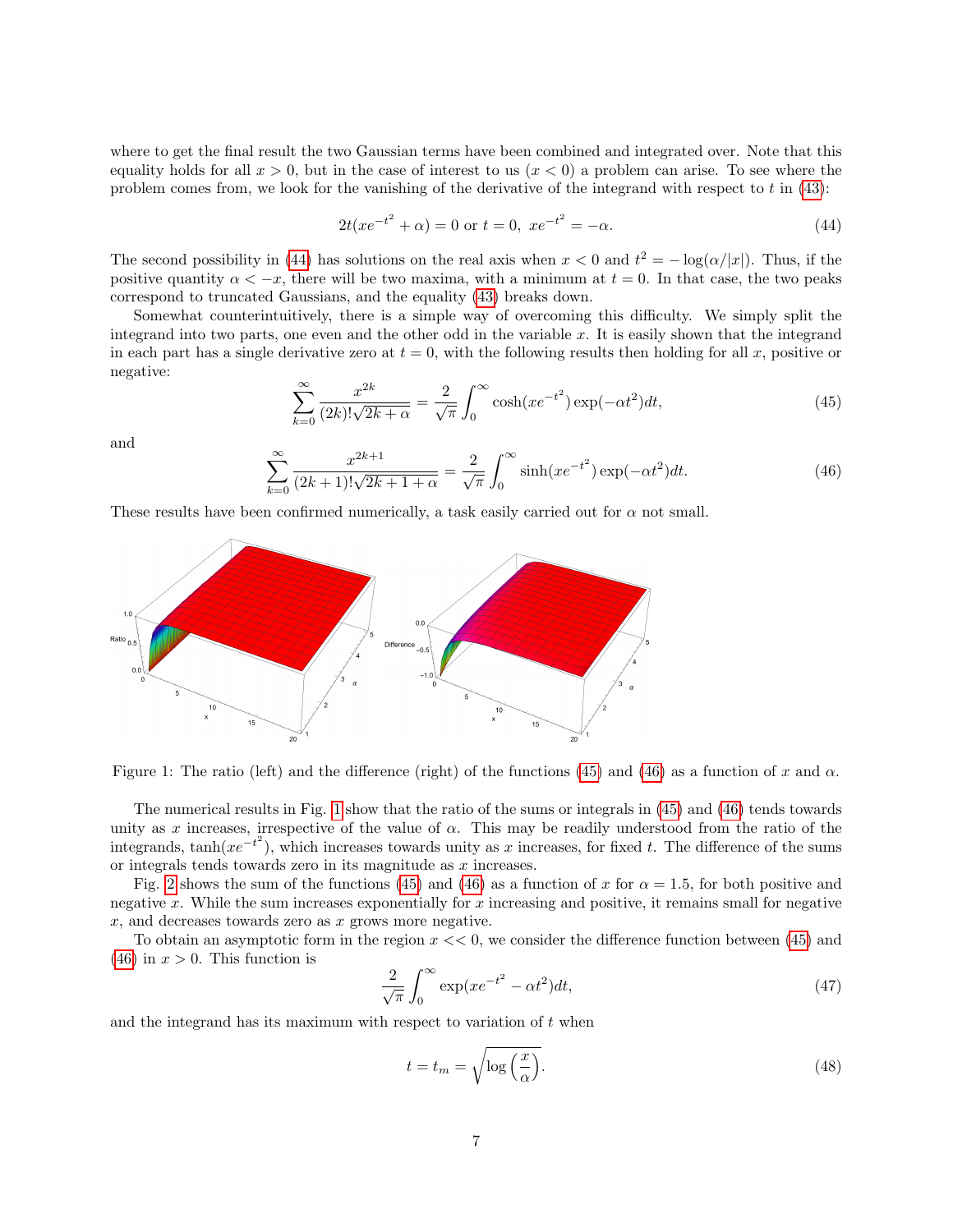

<span id="page-7-0"></span>Figure 2: The sum of the functions [\(45\)](#page-6-1) and [\(46\)](#page-6-2) as a function of x for  $\alpha = 1.5$ .

Expanding about  $t = t_m$  and retaining the Gaussian components, we obtain the approximation

<span id="page-7-2"></span>
$$
\frac{2}{\sqrt{\pi}}e^{-\alpha[1+\log(x/\alpha)]}e^{-2\alpha\log(x/\alpha)(t-t_m)^2}.
$$
\n(49)

Integrating over the Gaussian approximation we obtain the following estimate for the difference of [\(45\)](#page-6-1) and  $(46)$  in  $x > 0$ :

<span id="page-7-3"></span>
$$
\frac{2\exp -[\alpha(1+\log(x/\alpha))]}{\sqrt{2\alpha\log(x/\alpha)}}.
$$
\n(50)

Fig. [3](#page-7-1) illustrates the accuracy of the Gaussian approximation [\(49\)](#page-7-2) and the resulting estimate [\(50\)](#page-7-3). From the estimate [\(50\)](#page-7-3) we see that the limit as  $x \to -\infty$  of the sum of the functions [\(45\)](#page-6-1) and [\(46\)](#page-6-2) is zero, for any  $\alpha > 0$ . This is also evident from the plot on the right in Fig. [1.](#page-6-3)



<span id="page-7-1"></span>Figure 3: (Left) The difference of the functions [\(45\)](#page-6-1) and [\(46\)](#page-6-2) in  $x > 0$  as a function of x for  $\alpha = 1.5$  (blue line) and its Gaussian approximation [\(49\)](#page-7-2) (red dashed line). (Right) The sum of the functions [\(45\)](#page-6-1) and [\(46\)](#page-6-2) in  $x < 0$  as a function of x for  $\alpha = 1.5$  (blue line) and the asymptotic estimate [\(50\)](#page-7-3) (red line).

# 4 Extending the Results of McPhedran, Dawes and Scott

The extended set of results comes from use of the interrelations between Bessel functions:

<span id="page-7-4"></span>
$$
Y_b(x) = \frac{J_b(x)\cos(b\pi) - J_{-b}(x)}{\sin(b\pi)}, \quad J_b(x) = \frac{Y_{-b}(x)\cos(b\pi) - Y_b(x)}{\sin(b\pi)},\tag{51}
$$

together with the symmetry relationships [\(6\)](#page-1-4) and [\(9\)](#page-2-5).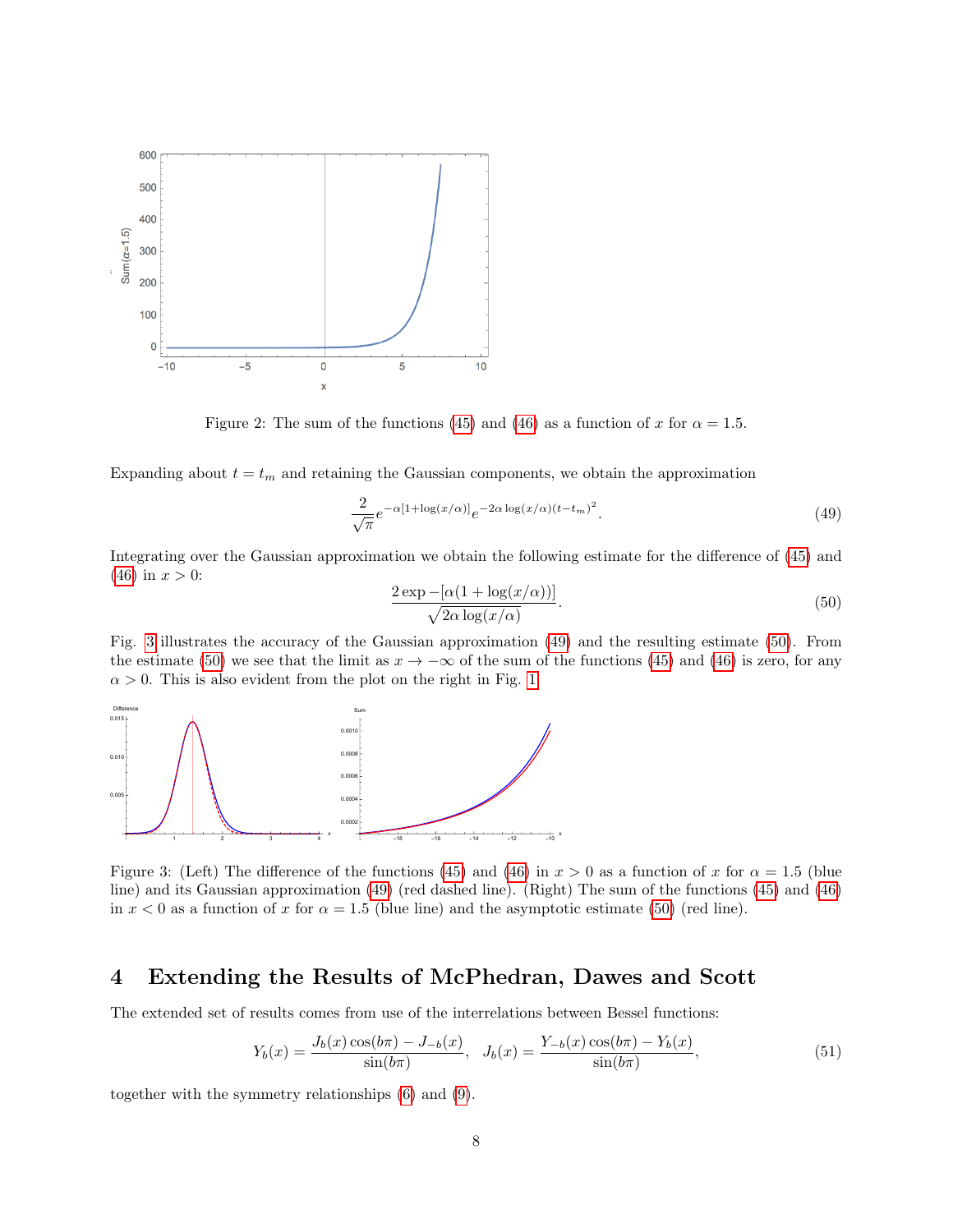The first of these is for:

<span id="page-8-0"></span>
$$
\mathcal{I}_{JJm}(b,K,k,\eta) = \int_0^\infty x \exp(-\eta x^2) J_b(Kx) J_{-b}(kx) dx,\tag{52}
$$

for which

<span id="page-8-1"></span>
$$
\mathcal{I}_{JJm}(b,K,k,\eta) = \frac{\sin(b\pi)\exp[-(K^2 + k^2)/4\eta]}{2\pi\eta} \left[ \mathcal{H}(b,k,K,\eta) - bh_{-1,b}\left(\frac{-kK}{2\eta}\right) \right].
$$
 (53)

The second comes from replacing b by  $-b$  in [\(52\)](#page-8-0) and [\(53\)](#page-8-1):

$$
\mathcal{I}_{JmJ}(b,K,k,\eta) = \int_0^\infty x \exp(-\eta x^2) J_{-b}(Kx) J_b(kx) dx,\tag{54}
$$

and

$$
\mathcal{I}_{JmJ}(b,K,k,\eta) = \frac{\sin(b\pi)\exp[-(K^2 + k^2)/4\eta]}{2\pi\eta} \left[ \mathcal{H}(b,K,k,\eta) - bh_{-1,b}\left(\frac{-kK}{2\eta}\right) \right].
$$
 (55)

Hence,

$$
\mathcal{I}_{JJm}(b,K,k,\eta) + \mathcal{I}_{JmJ}(b,K,k,\eta) = \frac{\sin(b\pi)\exp[-(K^2 + k^2)/4\eta]}{2\pi\eta} \left[ \mathcal{H}(b,K,k,\eta) + \mathcal{H}(b,k,K,\eta) - 2bh_{-1,b}\left(\frac{-kK}{2\eta}\right) \right],
$$
\n(56)

and

$$
\mathcal{I}_{JJm}(b,K,k,\eta) - \mathcal{I}_{JmJ}(b,K,k,\eta) = \frac{\sin(b\pi)\exp[-(K^2 + k^2)/4\eta]}{2\pi\eta} \left[ \mathcal{H}(b,K,k,\eta) - \mathcal{H}(b,K,k,\eta) \right].
$$
 (57)

The third evaluation concerns:

<span id="page-8-2"></span>
$$
\mathcal{I}_{YY}(b,K,k,\eta) = \int_0^\infty x \exp(-\eta x^2) Y_b(Kx) Y_b(kx) dx.
$$
\n(58)

The right-hand side is expanded using [\(51\)](#page-7-4) twice, giving the expressions

$$
\mathcal{I}_{YY}(b, K, k, \eta) = \frac{1}{\sin^2(b\pi)} \left[ \cos^2(b\pi) \mathcal{I}_{JJ}(b, k, K, \eta) + \mathcal{I}_{JJ}(-b, k, K, \eta) - \cos(b\pi) (\mathcal{I}_{JJm}(b, K, k, \eta) + \mathcal{I}_{JmJ}(b, K, k, \eta)) \right],
$$
\n(59)

and so

$$
\mathcal{I}_{YY}(b,K,k,\eta) = \frac{\exp[-(K^2 + k^2)/4\eta]}{2\eta} \left[ \cot^2(b\pi) I_b \left( \frac{Kk}{2\eta} \right) + I_{-b} \left( \frac{Kk}{2\eta} \right) / \sin^2(b\pi) - \frac{\cot(b\pi)}{\pi} \left( \mathcal{H}(b,K,k,\eta) + \mathcal{H}(b,k,K,\eta) - 2bh_{-1,b} \left( \frac{-kK}{2\eta} \right) \right) \right].
$$
\n(60)

We can also expand the right-hand side of [\(58\)](#page-8-2) using [\(51\)](#page-7-4) only once. Solving, we find

$$
\mathcal{I}_{JmY}(b,K,k,\eta) = \int_0^\infty x \exp(-\eta x^2) J_{-b}(Kx) Y_b(kx) dx
$$
  
=  $\cos(b\pi) \mathcal{I}_{JY}(b,K,k,\eta) - \sin(b\pi) \mathcal{I}_{YY}(b,K,k,\eta).$  (61)

As well,

$$
\mathcal{I}_{JYm}(b,K,k,\eta) = \int_0^\infty x \exp(-\eta x^2) J_b(Kx) Y_{-b}(kx) dx
$$
  
=  $\cos(b\pi) \mathcal{I}_{JY}(-b,K,k,\eta) + \sin(b\pi) \mathcal{I}_{YY}(-b,K,k,\eta).$  (62)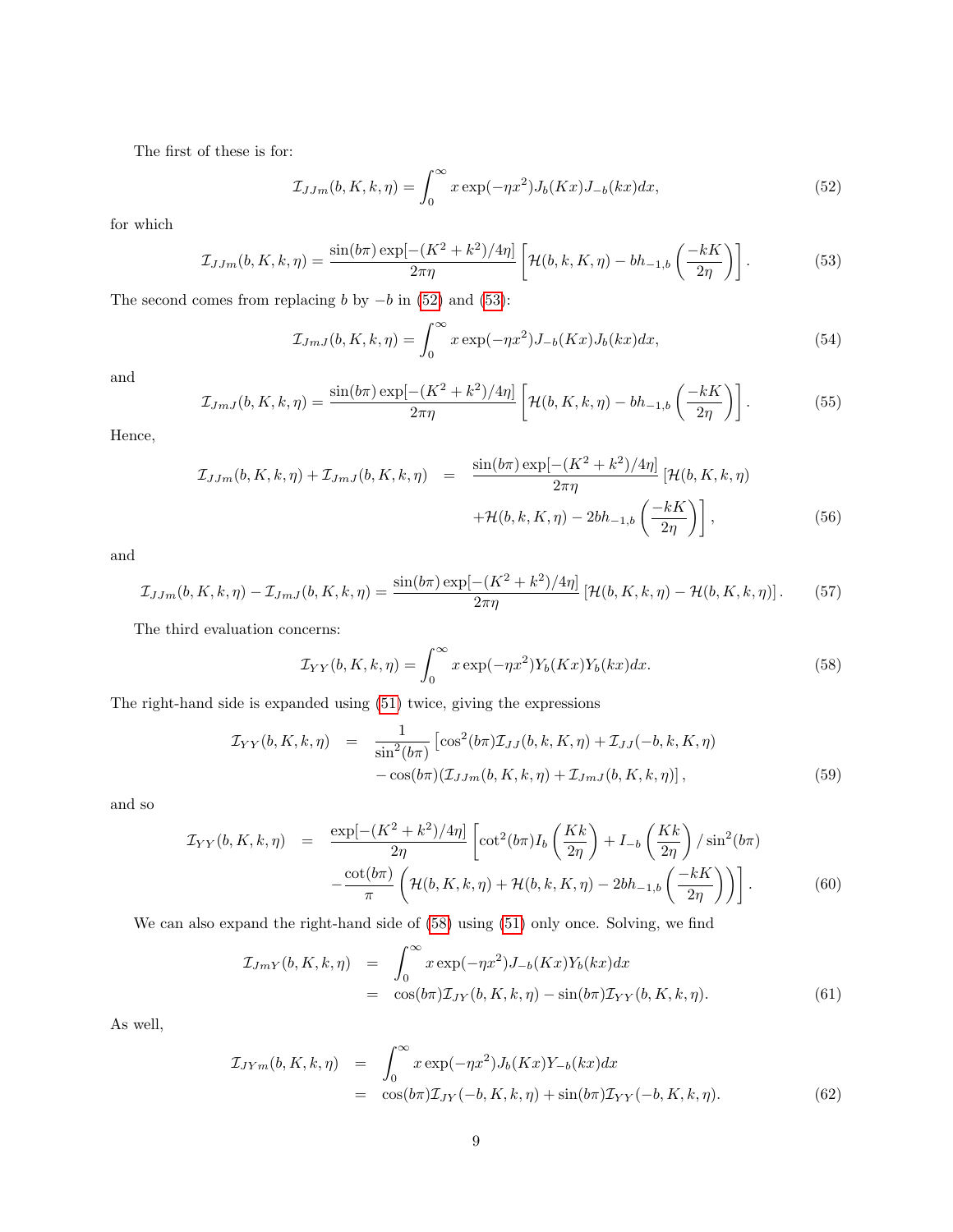# 5 Integrals over Spherical Bessel Functions

The results in the three preceding sections can be extended to spherical Bessel functions, using the substitutions:

<span id="page-9-3"></span>
$$
j_n(z) = \sqrt{\frac{\pi}{2z}} J_{n+1/2}(z) = (-1)^n \sqrt{\frac{\pi}{2z}} Y_{-n-1/2}(z),\tag{63}
$$

and

<span id="page-9-1"></span>
$$
y_n(z) = \sqrt{\frac{\pi}{2z}} Y_{n+1/2}(z) = (-1)^{n+1} \sqrt{\frac{\pi}{2z}} J_{-n-1/2}(z).
$$
 (64)

The first integral we consider is

$$
\mathcal{I}_{jj}(n, K, k, \eta) = \int_0^\infty x^2 \exp(-\eta x^2) j_n(Kx) j_n(kx) dx
$$
  
= 
$$
\frac{\pi}{2\sqrt{Kk}} \frac{\exp[-(K^2 + k^2)/4\eta]}{2\eta} I_{n+1/2} \left(\frac{Kk}{2\eta}\right).
$$
 (65)

Using the argument from Section 2 expressed in equations [\(28](#page-3-0)[-30\)](#page-4-4), we have

<span id="page-9-2"></span>
$$
\lim_{\eta \to 0} \left\{ \frac{1}{2\eta} \exp\left[\frac{-(K^2 + k^2)}{4\eta}\right] I_b\left(\frac{Kk}{2\eta}\right) \right\} = \frac{1}{\sqrt{Kk}} \delta(K - k). \tag{66}
$$

Hence,

$$
\lim_{\eta \to 0} \mathcal{I}_{jj}(n, K, k, \eta) = \frac{\pi}{2Kk} \delta(K - k).
$$
\n(67)

The second integral to be considered is [\(11\)](#page-2-0), which, for  $b = n + 1/2$  gives

<span id="page-9-0"></span>
$$
\mathcal{I}_{jy}(n, K, k, \eta) = \int_0^\infty x^2 \exp(-\eta x^2) j_n(Kx) y_n(kx) dx
$$
  
= 
$$
\frac{\pi}{2} \left\{ \frac{\exp[-(K^2 + k^2)/(4\eta)]}{2\pi \eta} \left[ -\mathcal{H}(n + 1/2, k, K, \eta) + (n + 1/2)h_{-1, n + 1/2} \left( \frac{-Kk}{2\eta} \right) \right] \right\}.
$$
 (68)

Now, from [\(36\)](#page-5-5),

$$
\lim_{\eta \to 0} \frac{\pi}{2} \left\{ \frac{\exp[-(K^2 + k^2)/(4\eta)]}{2\pi \eta} \left[ -\mathcal{H}(n+1/2, k, K, \eta) \right] \right\} = \frac{\left(\frac{K}{k}\right)^b}{(k^2 - K^2)}.
$$
\n(69)

Also, from [\(38\)](#page-5-0),

$$
h_{-1,n+1/2}\left(\frac{-Kk}{2\eta}\right) = \frac{-\exp\left(\frac{Kk}{2\eta}\right)\sqrt{\pi}}{(n+1/2)\sin(\pi(n+1/2))}\sum_{l=0}^{\infty}\frac{\Gamma(1/2+l)}{\Gamma(l-n+1/2)\Gamma(l+n+3/2)}\left(\frac{-Kk}{\eta}\right)^{l}.\tag{70}
$$

Hence, using the asymptotic estimate [\(50\)](#page-7-3) with  $\alpha = 2n^2 + 2n + 1/2$ , the contribution of this term in [\(68\)](#page-9-0) goes as

$$
\frac{\pi}{2} \left\{ \frac{\exp[-(K^2 + k^2)/(4\eta)]}{2\pi\eta} (n + 1/2) h_{-1,n+1/2} \left(\frac{-Kk}{2\eta}\right) \right\} \approx
$$
\n
$$
(-1)^{n+1} \pi^{1/2} \frac{\exp[-(K - k)^2/(4\eta)]}{2\eta} \frac{\exp[-(\alpha(1 + \log(Kk/(\alpha \eta)))]}{\sqrt{2\alpha \log(Kk/(\alpha \eta))}}.
$$
\n(71)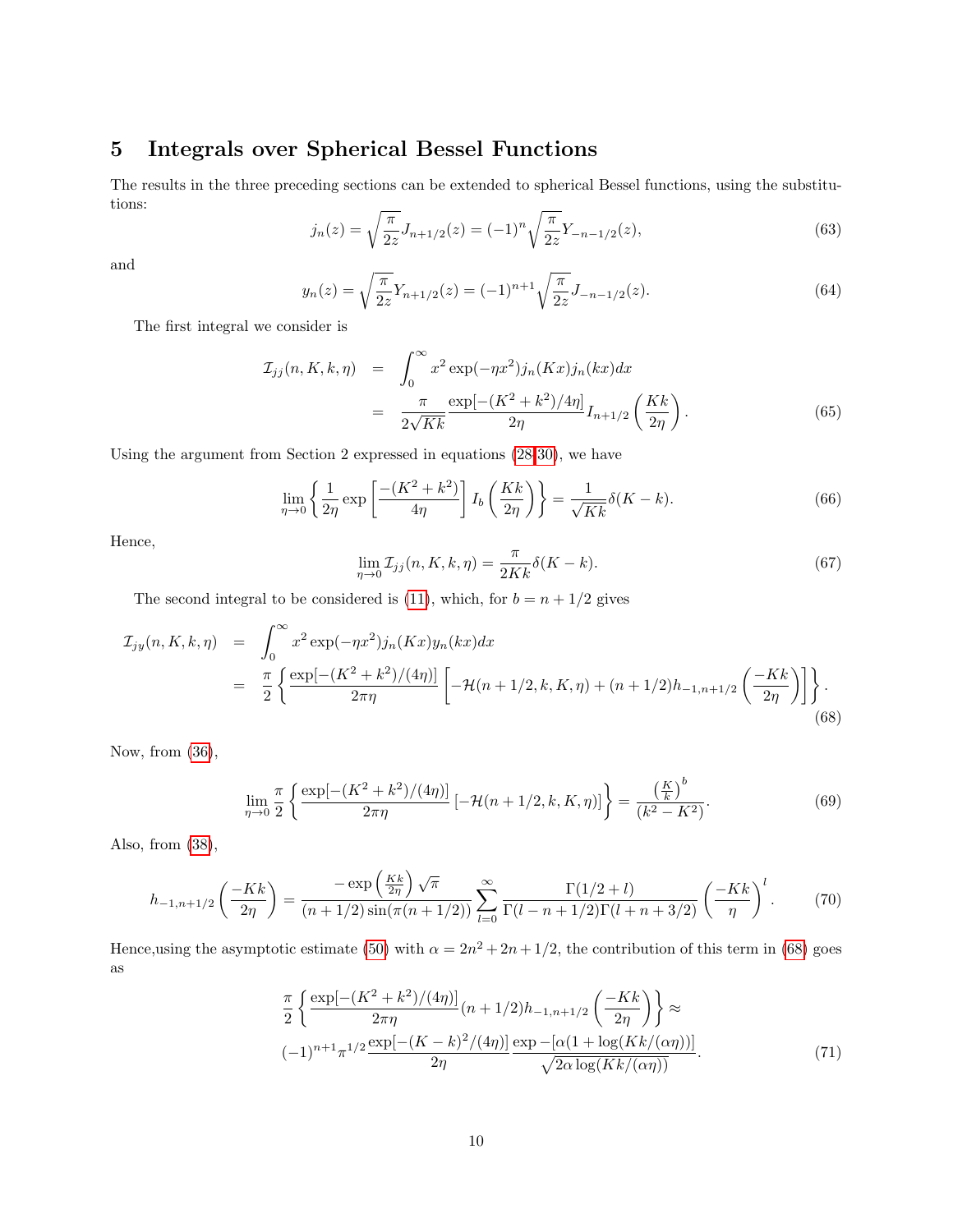The contribution from this term then goes to zero as  $\eta \to 0$ . Hence, the entire contribution to the limit of  $\mathcal{I}_{jy}(n, K, k, \eta)$  comes from the lower limit of integration:

$$
\lim_{\eta \to 0} \mathcal{I}_{jy}(n, K, k, \eta) = \frac{\left(\frac{K}{k}\right)^{n+1/2}}{(k^2 - K^2)}.
$$
\n(72)

The third integral we consider is

<span id="page-10-1"></span>
$$
\mathcal{I}_{yy}(n,K,k,\eta) = \int_0^\infty x^2 \exp(-\eta x^2) y_n(Kx) y_n(kx) dx.
$$
\n(73)

Using equation [\(64\)](#page-9-1), this gives

<span id="page-10-0"></span>
$$
\mathcal{I}_{yy}(n,K,k,\eta) = \int_0^\infty x^2 \exp(-\eta x^2) j_{-n}(Kx) j_{-n}(kx) dx = \frac{\pi}{2\sqrt{Kk}} \frac{\exp[-(K^2 + k^2)/4\eta]}{2\eta} I_{-n-1/2} \left(\frac{Kk}{2\eta}\right). (74)
$$

Note however that the result [\(74\)](#page-10-0) as it stands is only valid for  $n = 0$ , as the integrand in [\(73\)](#page-10-1) diverges at the lower limit in non-integrable fashion for  $n \geq 1$ .

The equation [\(66\)](#page-9-2) also holds if b is replaced by  $-b$  (the leading term in the equations [\(28-](#page-3-0)[30\)](#page-4-4) being unaffected by this change). Hence, for  $n = 0$ ,

$$
\lim_{\eta \to 0} \mathcal{I}_{yy}(0, K, k, \eta) = \frac{\pi}{2Kk} \delta(K - k).
$$
\n(75)

For  $n \neq 0$ , we have to deal with the lower limit of the integral appropriately (see below).

Other integral evaluations also follow from equations [\(63](#page-9-3)[,64\)](#page-9-1). The first of these comes from  $\mathcal{I}_{ij}(n, K, k, \eta)$ , and so is symmetric under interchange of  $K$  and  $k$ : with

$$
\mathcal{I}_{jym}(n, K, k, \eta) = \int_0^\infty x^2 \exp(-\eta x^2) j_n(Kx) \sqrt{\frac{\pi}{2x}} Y_{-n-1/2}(kx) dx,\tag{76}
$$

then

$$
\mathcal{I}_{jym}(n, K, k, \eta) = \mathcal{I}_{jym}(n, k, K, \eta) = (-1)^n \mathcal{I}_{j}(n, K, k, \eta). \tag{77}
$$

This integral converges for all  $n > 0$ . A similar identity exists for the integral  $\mathcal{I}_{jym}(n, K, k, \eta)$ , but is not of interest since the integral diverges at its lower limit, even for  $n = 0$ . Other identities start from  $\mathcal{I}_{jy}(n, K, k, \eta)$ , and so will not be symmetric under interchange of K and k. These identify  $\mathcal{I}_{jym}(n, K, k, \eta)$ with  $(-1)^n \mathcal{I}_{ymy}(n, K, k, \eta)$  and  $(-1)^{n+1} \mathcal{I}_{j,m}(n, K, k, \eta)$ .

#### <span id="page-10-2"></span>5.1 Numerical examples

We now give some examples of spherical Bessel product integrals with Gaussian factors, In each case the analytic formulae have been compared with results obtained by numerical integration in Mathematica, with agreement to all digits quoted in the Table [5.1.](#page-10-2) A strongly-localising Gaussian has been used in the examples given, so as to facilitate comparisons with other techniques if desired. Of course, more stringent tests could be achieved by diminishing the value of  $\eta$ ; this would necessitate integrating to larger values of x to achieve a satisfactory "killing" of the oscillating integrand.

We now give an example of the effectiveness of the Gaussian "killing" function technique: see Fig. [4.](#page-11-0) Even with a Gaussian with  $\eta$  only equal to 0.01, the divergent integrand is replaced by one which can be integrated accurately. The numerical integration of the Gaussian form with  $\eta = 0.01$  gives  $0.0164787 - 0.0138487i$ , for integration with upper limit 80 or beyond. The analytic value for the integral [\(78\)](#page-11-1) with the upper limit set to infinity is  $0.0163332 - 0.0135188i$ . For  $\eta = 0.005$ , the numerical integral gives  $0.0164062 - 0.0136812i$ , slightly closer to the exact answer, while for  $\eta = 0.001$ , the numerical integration in Mathematica fails.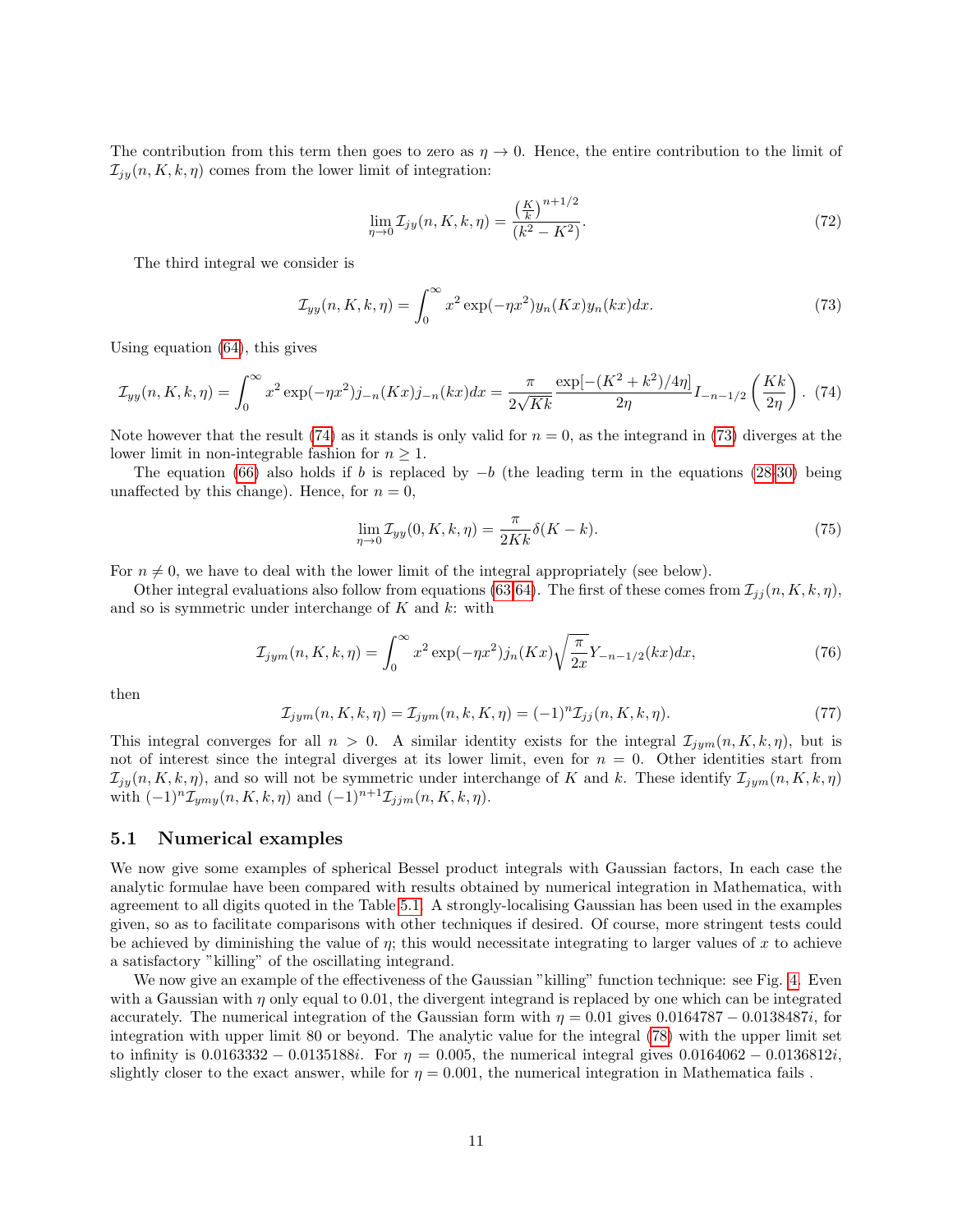| $\boldsymbol{n}$ | K              | k <sub>i</sub>   | $\eta$ | I                  | Value                           |
|------------------|----------------|------------------|--------|--------------------|---------------------------------|
| $\overline{2}$   | 1.37           | 2.96             | 3.58   | $\mathcal{I}_{jj}$ | 0.000680896                     |
| $\overline{2}$   | $1.37+0.457 i$ | $2.96 + 1.479 i$ | 3.58   | $\mathcal{I}_{ij}$ | $0.000741033 + 0.00100379 i$    |
| 3                | 1.37           | 2.96             | 3.58   | $\mathcal{I}_{jj}$ | 0.000054813                     |
| 3                | $1.37+0.457 i$ | $2.96 + 1.479 i$ | 3.58   | $\mathcal{I}_{jj}$ | $-0.0000260529 + 0.000120958 i$ |
| $\theta$         | 1.37           | 2.96             | 3.58   | $\mathcal{I}_{yy}$ | 0.0639986                       |
| $\theta$         | $1.37+0.457 i$ | $2.96 + 1.479 i$ | 3.58   | $\mathcal{I}_{yy}$ | $0.00806694 - 0.0549797 i$      |
| $\theta$         | 1.37           | 2.96             | 3.58   | $\mathcal{I}_{jy}$ | $-0.00941848$                   |
| $\theta$         | $1.37+0.457 i$ | $2.96 + 1.479 i$ | 3.58   | $\mathcal{I}_{jy}$ | $-0.00948972 + 0.00346762 i$    |
| 1                | 1.37           | 2.96             | 3.58   | $\mathcal{I}_{jy}$ | $-0.00851273$                   |
| 1                | $1.37+0.457 i$ | $2.96 + 1.479 i$ | 3.58   | $\mathcal{I}_{jy}$ | $-0.00586463 + 0.00505498 i$    |
| 3                | 1.37           | 2.96             | 3.58   | $\mathcal{I}_{jy}$ | $-0.000878441$                  |
| 3                | $1.37+0.457 i$ | $2.96 + 1.479 i$ | 3.58   | $\mathcal{I}_{jy}$ | $-0.000336487 + 0.000656101 i$  |

Table 1: Numerical examples of spherical Bessel function values, evaluated both by the analytic formulae of this section and by numerical integration



<span id="page-11-0"></span>Figure 4: The effect of a Gaussian "killing" function on  $\mathcal{I}_{jy}: n = 1, k = 1.37, K = 2.96 + 0.457i$ . At left: without the Gaussian factor, the integrand diverges strongly; at right, with the Gaussian factor with  $\eta = 0.01$ the integrand converges to zero for large  $x$ .

#### 5.2 Integrals from  $R > 0$

 $\mathbf{I}$ 

In the modes associated with the scattering by spheres of a given radius,  $R$  say, integrals over all space involve integrands differing in  $r < R$  and  $r > R$ , with the former being in general non-singular at the origin. The integrals over  $r < R$  can be evaluated using the integral already referred to from Watson, p.134:

<span id="page-11-1"></span>
$$
\int^{z} z \mathcal{C}_{\mu}(kz) \mathcal{D}_{\mu}(lz) dz = \frac{z \left\{ k \mathcal{C}_{\mu+1}(kz) \mathcal{D}_{\mu}(lz) - l \mathcal{C}_{\mu}(kz) \mathcal{D}_{\mu+1}(lz) \right\}}{k^{2} - l^{2}},
$$
\n(78)

where C and D are cylinder functions. The integrals over  $r > R$  can be dealt with using the same integral:

$$
\int_{R}^{\infty} r^{2} \mathcal{C}_{n}(Kr) \mathcal{D}_{n}(kr) dr = \lim_{\delta \to 0} \left[ \int_{\delta}^{\infty} r^{2} \mathcal{C}_{n}(Kr) \mathcal{D}_{n}(kr) dr - \int_{\delta}^{R} r^{2} \mathcal{C}_{n}(Kr) \mathcal{D}_{n}(kr) dr \right].
$$
 (79)

Both the integrals on the right-hand side are well behaved or have the same singularity at  $\delta = 0$ , which can be canceled. The problem arising at the upper limit of the first integral has been dealt with already using the limit of Gaussians, so that we know how to deal with both contributions to the integral appropriately.

We thus arrive at the key results of this paper in relation to spherical Bessel integrals:

$$
\int_{R}^{\infty} x^{2} j_{n}(Kx) j_{n}(kx) dx = \frac{\pi}{2Kk} \delta(K-k) - \frac{R^{2} \{ K j_{n+1}(KR) j_{n}(kR) - k j_{n}(KR) j_{n+1}(kR) \}}{K^{2} - k^{2}},
$$
(80)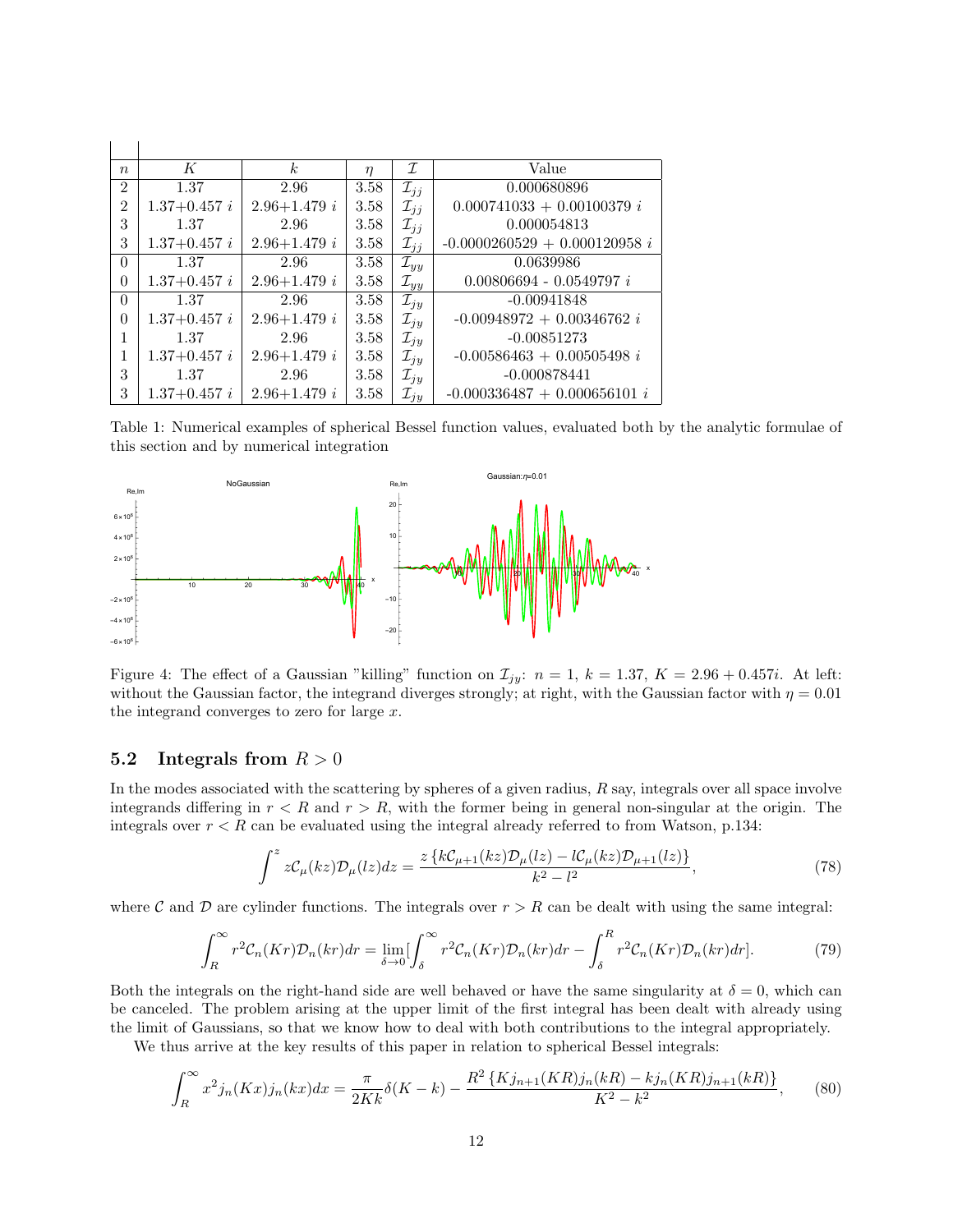$$
\int_{R}^{\infty} x^{2} j_{n}(Kx) y_{n}(kx) dx = -\frac{R^{2} \{ K j_{n+1}(KR) y_{n}(kR) - k j_{n}(KR) y_{n+1}(kR) \}}{K^{2} - k^{2}},
$$
\n(81)

and

$$
\int_{R}^{\infty} x^{2} y_{n}(Kx) y_{n}(kx) dx = \frac{\pi}{2Kk} \delta(K-k) - \frac{R^{2} \{ K y_{n+1}(KR) y_{n}(kR) - k y_{n}(KR) y_{n+1}(kR) \}}{K^{2} - k^{2}}.
$$
 (82)

# 6 Spherical Bessel function product integrals for resonant state calculations

### 6.1 Bessel function integrals for magnetic source E-fields

### 6.1.1 Regular spherical Bessel function integrals

The integrals we want to calculate are of the type,

<span id="page-12-0"></span>
$$
\int d^3r \mathbf{M}_{n,m}(K\mathbf{r}) \cdot \mathbf{M}_{n,m}(k\mathbf{r}) = \int x^2 j_n(Kx) j_n(kx) dx.
$$
 (83)

One way to write this Bessel function integral with an infinite upper limit is,

<span id="page-12-1"></span>
$$
\int_{R}^{\infty} x^{2} j_{n} \left(Kx\right) j_{n} \left(kx\right) dx = \frac{\pi}{2Kk} \delta\left(K-k\right) + R^{2} \frac{K j_{n} \left(kx\right) j_{n+1} \left(Kx\right) - k j_{n} \left(Kx\right) j_{n+1} \left(kx\right)}{K^{2} - k^{2}} ,\tag{84}
$$

Alternative analytic expressions for eq.[\(83\)](#page-12-0) entirely in terms of Bessel functions of the same order n as the integrand are be obtained by invoking Bessel function derivatives. For finite intervals these expressions are,

$$
\int_{0}^{R} x^{2} j_{n} \left(Kx\right) j_{n} \left(kx\right) dx = \frac{k \psi_{n}' \left(kR\right) \psi_{n} \left(KR\right) - K \psi_{n}' \left(KR\right) \psi_{n} \left(kR\right)}{K k \left(K^{2} - k^{2}\right)}\tag{85a}
$$

$$
\int_{R}^{L} x^{2} j_{n} \left(Kx\right) j_{n} \left(kx\right) dx = \frac{k \psi_{n}' \left(kL\right) \psi_{n} \left(KL\right) - K \psi_{n}' \left(KL\right) \psi_{n} \left(kL\right)}{Kk \left(K^{2} - k^{2}\right)} - \frac{k \psi_{n}' \left(kR\right) \psi_{n} \left(KR\right) - K \psi_{n}' \left(KR\right) \psi_{n} \left(kR\right)}{Kk \left(K^{2} - k^{2}\right)} ,
$$
\n(85b)

while for the infinite interval one obtains,

<span id="page-12-2"></span>
$$
\int_{R}^{\infty} x^{2} j_{n} \left(Kx\right) j_{n} \left(kx\right) dx = \frac{\pi}{2Kk} \delta\left(K-k\right) - \frac{k \psi_{n}' \left(kR\right) \psi_{n} \left(KR\right) - K \psi_{n}' \left(KR\right) \psi_{n} \left(kR\right)}{Kk \left(K^{2}-k^{2}\right)} . \tag{86}
$$

Bessel function recurrence relations readily show that eqs.[\(84\)](#page-12-1) and [\(86\)](#page-12-2) are just alternate expressions of the same quantity.

Special attention needs to be paid to the case  $K = k$ , where eqs.[\(84\)](#page-12-1) and [\(6.1.1\)](#page-12-2) encounter problems. The following alternative expression may be established:

<span id="page-12-3"></span>
$$
\lim_{K \to k} \frac{k \psi_n'(kR) \psi_n(KR) - K \psi_n'(KR) \psi_n(kR)}{Kk (K^2 - k^2)} \n= \frac{R \left[ \psi_n'(kR) \right]^2 + \psi_n^2(kR) - n (n+1) j_n^2(kR) - j_n(kR) \psi_n'(kR)}{k^2},
$$
\n(87)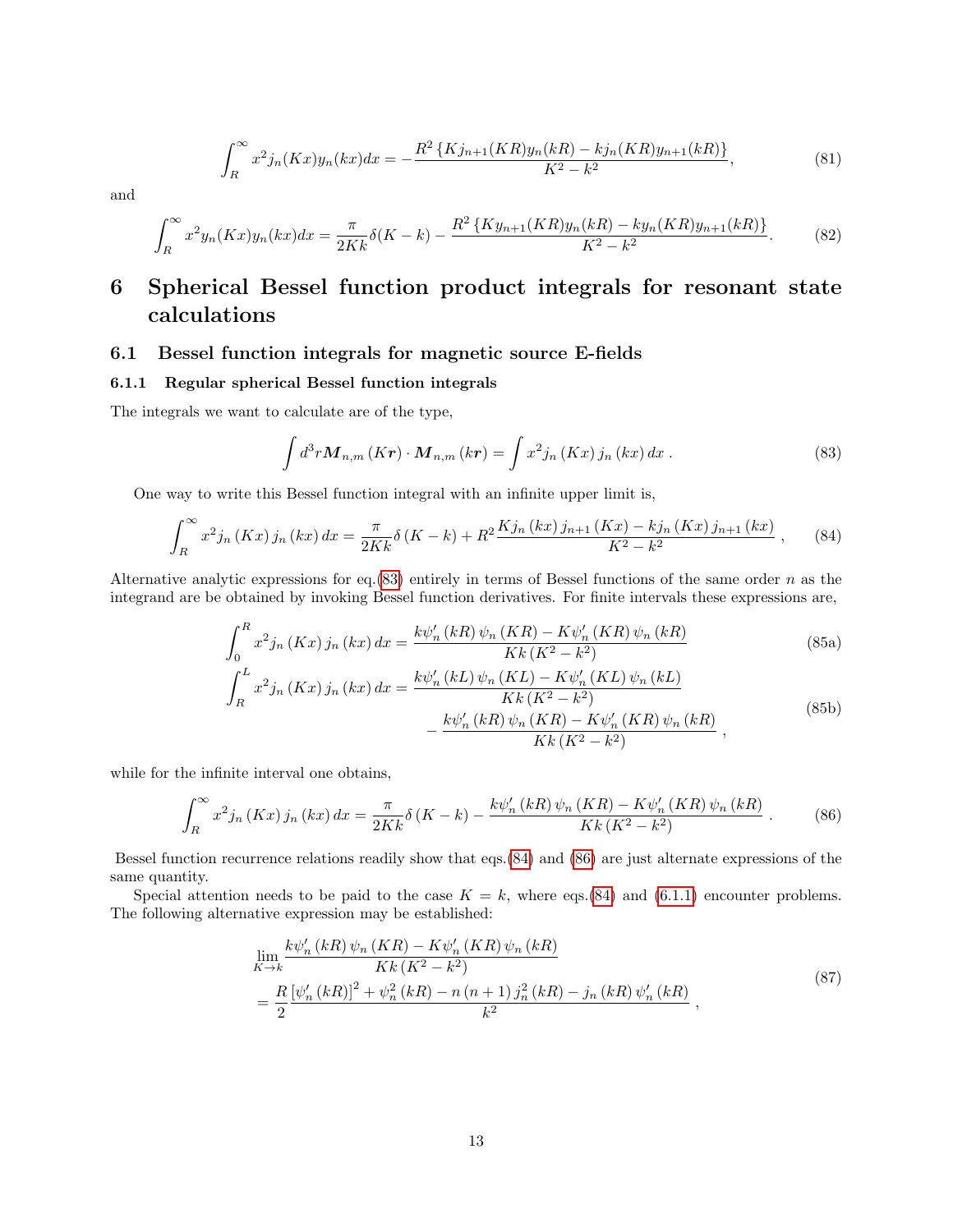where  $\psi_n(x) \equiv xj_n(x)$  are the Ricatti Bessel functions. This result gives the following definite integrals,

$$
\int_{0}^{R} x^{2} j_{n}^{2}(kx) dx = \frac{R}{2} \frac{\left[\psi_{n}'(kR)\right]^{2} + \psi_{n}^{2}(kR) - n\left(n+1\right) j_{n}^{2}(kR) - j_{n}(kR)\psi_{n}'(kR)}{k^{2}}
$$
\n
$$
\int_{R}^{L} x^{2} j_{n}^{2}(kx) dx = \left\{ \frac{L}{2} \frac{\left[\psi_{n}'(kL)\right]^{2} + \psi_{n}^{2}(kL) - n\left(n+1\right) j_{n}^{2}(kL) - j_{n}(kL)\psi_{n}'(kL)}{k^{2}} - \frac{R}{2} \frac{\left[\psi_{n}'(kR)\right]^{2} + \psi_{n}^{2}(kR) - n\left(n+1\right) j_{n}^{2}(kR) - j_{n}(kR)\psi_{n}'(kR)}{k^{2}} \right\} ,
$$
\n(88b)

A comparison of eqs.[\(86\)](#page-12-2), [\(87\)](#page-12-3) and [\(88b\)](#page-13-0) above allows us to conclude that,

$$
\frac{\pi}{2Kk}\delta\left(K-k\right) = \lim_{L\to\infty} \frac{k\psi_n'(kL)\,\psi_n\left(KL\right) - K\psi_n'(KL)\,\psi_n\left(kL\right)}{Kk\left(K^2 - k^2\right)}\,. \tag{89}
$$

The veracity of eq.[\(89\)](#page-13-1) may be verified by the method of Section 3. An important special case of the above integrals is the orthogonality of the free-space wave functions,

<span id="page-13-3"></span><span id="page-13-2"></span><span id="page-13-1"></span><span id="page-13-0"></span>
$$
\int_0^\infty dx x^2 j_n(Kx) j_n(kx) = \frac{\pi}{2Kk} \delta(K-k) . \tag{90}
$$

#### 6.1.2 Spherical Neumann integrals

The spherical Neumann functions are ill-defined when their argument goes to zero, but one can still evaluate integrals not involving the origin. Notably, one has,

$$
\int_{R}^{\infty} x^{2} y_{n}(Kx) y_{n}(kx) dx = \frac{\pi}{2Kk} \delta(K-k) + R^{2} \left[ \frac{K y_{n+1}(Kx) y_{n}(kx) - k y_{n}(Kx) y_{n+1}(kx)}{K^{2} - k^{2}} \right],
$$
 (91)

while the expression for the definite integral using Neumann function derivatives is,

$$
\int_{R}^{L} x^{2} y_{n} \left(Kx\right) y_{n} \left(kx\right) dx = \frac{k \chi_{n}' \left(kL\right) \chi_{n} \left(KL\right) - K \chi_{n}' \left(KL\right) \chi_{n} \left(kL\right)}{Kk \left(K^{2} - k^{2}\right)} - R^{2} \frac{k \chi_{n}' \left(kR\right) \chi_{n} \left(KR\right) - K \chi_{n}' \left(KR\right) \chi_{n} \left(kR\right)}{Kk \left(K^{2} - k^{2}\right)} .
$$
\n(92)

Arguing in analogy with eq.[\(87\)](#page-12-3) that,

$$
\frac{\pi}{2Kk}\delta\left(K-k\right) = \lim_{L\to\infty} \frac{k\chi_n'(kL)\,\chi_n\left(KL\right) - K\chi_n'(KL)\,\chi_n\left(kL\right)}{Kk\left(K^2 - k^2\right)}\,,\tag{93}
$$

the  $L \to \infty$  limit of eq.[\(92\)](#page-13-2) then reads,

$$
\int_{R}^{\infty} x^{2} \chi_{n}(Kx) \chi_{n}(kx) dx = \frac{\pi}{2Kk} \delta(K-k) - \frac{k \chi_{n}(KR) \chi_{n}'(kR) - K \chi_{n}(kR) \chi_{n}'(KR)}{Kk (K^{2} - k^{2})}, \qquad (94)
$$

which one can verify is just another way of writing eq.[\(91\)](#page-13-3).

One can again evaluate the  $K \to k$  of the second term on the right hand side of eq.[\(92\)](#page-13-2) with the expression,

$$
\lim_{K \to k} \frac{k \chi_n (KR) \chi_n'(kR) - K \chi_n(kR) \chi_n'(KR)}{Kk (K^2 - k^2)} = \frac{R \left[ \chi_n'(kR) \right]^2 + \chi_n^2(kR) - n \left( n + 1 \right) y_n^2(kR) - y_n(kR) \chi_n'(kR)}{k^2},
$$
\n(95)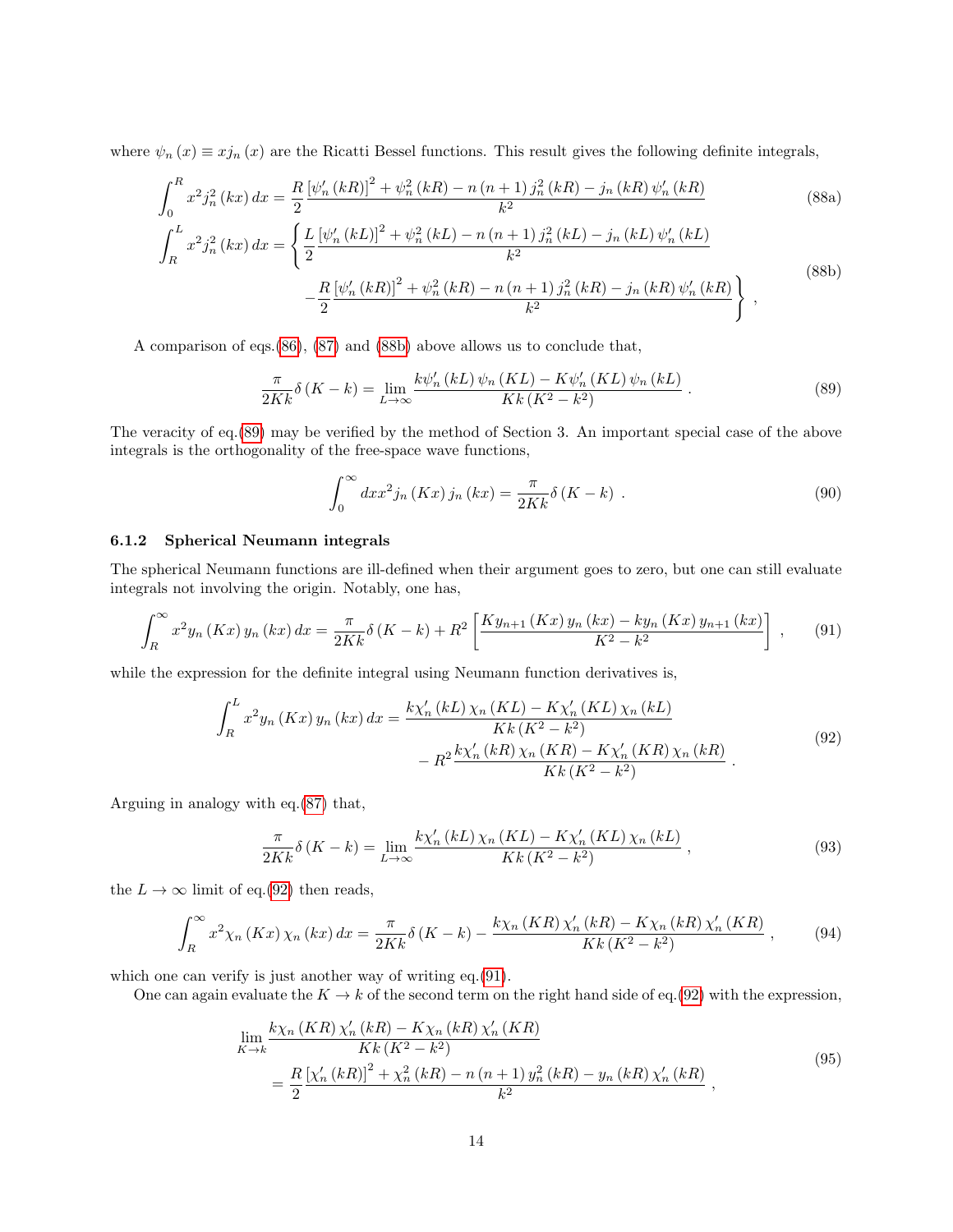where  $\chi_n(z) = xy_n(z)$  are Ricatti Neumann functions.

Finite integrals of the Neumann functions squared are then,

$$
\int_{R}^{L} x^{2} y_{n}^{2} (kx) dx = \left\{ \frac{L}{2} \frac{\left[\chi_{n}' (kL)\right]^{2} + \chi_{n}^{2} (kL) - n (n+1) y_{n}^{2} (kL) - y_{n} (kL) \chi_{n}' (kL)}{k^{2}} - \frac{R}{2} \frac{\left[\chi_{n}' (kR)\right]^{2} + \chi_{n}^{2} (kR) - n (n+1) y_{n}^{2} (kR) - y_{n} (kR) \psi_{n}' (kR)}{k^{2}} \right\}.
$$
\n(96)

Another remark is that all the finite domain integrals hold even if  $K$  and  $k$  are complex valued.

#### 6.1.3 Mixed Bessel-Neumann integrals

For the mixed Bessel-Neumann integrals one can extend the lower bound to zero and we have,

$$
\int_0^L x^2 j_n(Kx) y_n(kx) dx = \frac{k \psi_n(KL) \chi'_n(kL) - K \psi'_n(KL) \chi_n(kL)}{Kk(K^2 - k^2)} - \frac{K^n}{k^{n+1}(K^2 - k^2)},
$$
(97)

while the indefinite integrals are,

$$
\int_{R}^{\infty} x^{2} j_{n} (Kx) y_{n} (kx) dx = -\frac{k \psi_{n} (KR) \chi_{n}' (kR) - K \psi_{n}' (KR) \chi_{n} (kR)}{Kk (K^{2} - k^{2})},
$$
\n
$$
\int_{0}^{\infty} j_{n} (Kx) y_{n} (kx) dx = -\frac{K^{n}}{k^{n+1} (K^{2} - k^{2})}
$$
\n(98)

where the lack of a delta-function contribution is important.

We can also obtain the results for limits of  $K \to k$ ,

$$
\int_{0}^{L} x^{2} j_{n} (kx) y_{n} (kx) dx =
$$
\n
$$
\frac{\psi_{n}' (kL) \chi_{n}' (kL) + \psi_{n} (kL) \chi_{n} (kL) - n (n + 1) y_{n} (kL) j_{n} (kL) - \psi_{n}' (kL) y_{n} (kL)}{2k^{2}/L} - \frac{n+1}{2k^{3}}.
$$
\n(99)

with a particularly simple result for the indefinite integral,

$$
\int_0^\infty x^2 j_n(kx) y_n(kx) dx = -\frac{n+1}{2k^3} .
$$
\n(100)

### 6.1.4 Spherical Hankel function integrals

Recalling that the spherical Hankel functions are defined,

$$
h_n(x) \equiv j_n(x) + iy_n(x) , \qquad (101)
$$

this means,

$$
h_n (Kx) h_n (kx) = j_n (Kx) j_n (kx) - y_n (Kx) y_n (kx) + i \{ j_n (Kx) y_n (kx) + y_n (Kx) j_n (kx) \} .
$$
 (102)

Consequently, regardless of our interpretation of the delta functions,  $\delta (K - k)$ , with complex values of K and k, they are going to cancel for the Hankel function integrals to leave us with,

$$
\int_{R}^{\infty} x^{2} h_{n}(Kx) h_{n}(kx) dx = -\frac{k\xi_{n}(KR)\,\xi_{n}'(kR) - K\xi_{n}(kR)\,\xi_{n}'(KR)}{Kk\,(K^{2} - k^{2})}
$$
\n(103a)

$$
\int_{R}^{\infty} x^{2} h_{n}^{2}(kx) dx = -\frac{R}{2} \frac{\left[\xi_{n}'(kR)\right]^{2} + \xi_{n}^{2}(kR) - n\left(n+1\right) h_{n}^{2}(kR) - h_{n}(kR) \xi_{n}'(kR)}{k^{2}} , \qquad (103b)
$$

which are precisely the results needed for normalization and orthogonalization.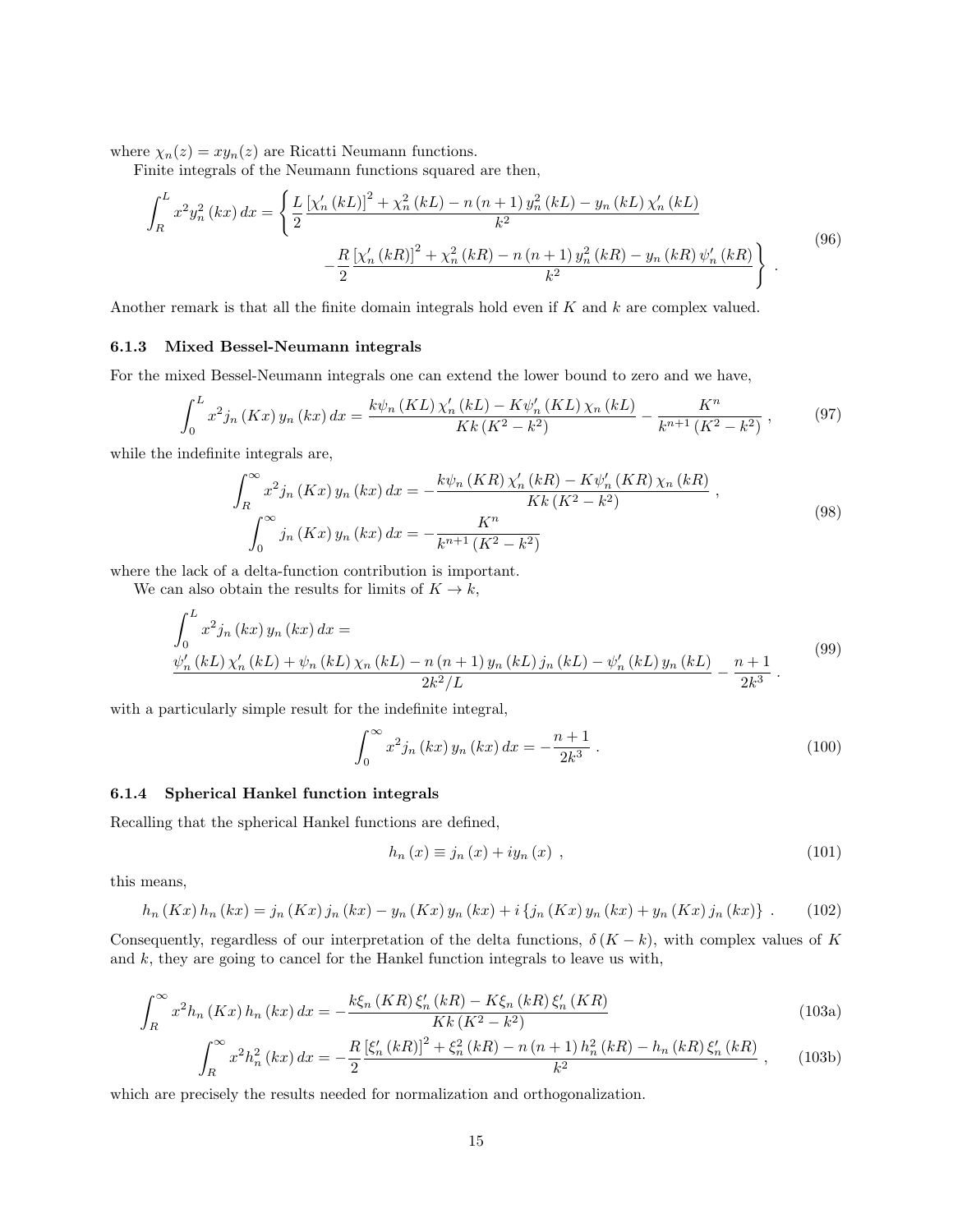### 6.2 Bessel function integrals for electric type fields

#### 6.2.1 Bessel and Neumann product integrals

For electric type fields, the integrals that one needs to evaluate are (for regular fields),

$$
\int d^3r \mathbf{N}_{n,m}(Kr) \cdot \mathbf{N}_{n,m}(kr)
$$
\n
$$
= \int \frac{n(n+1)j_n(Kx)j_n(kx) + \psi'_n(Kx)\psi'_n(kx)}{Kk} dx,
$$
\n(104)

but also carry out the analogous integrals for outgoing partial waves with the Bessel  $j_n$  functions replaced by outgoing Hankel functions,  $h_n$ , and the  $\psi_n(z) = zj_n(z)$  replaced by  $\xi_n(z) = zh_n(z)$ .

For finite integrals with  $K \neq k$  one finds,

$$
\int_{R}^{L} \frac{n (n + 1) j_{n} (Kx) j_{n} (kx) + \psi'_{n} (Kx) \psi'_{n} (kx)}{Kk} dx
$$
\n
$$
= \frac{K \psi_{n} (KL) \psi'_{n} (kL) - k \psi_{n} (kL) \psi'_{n} (KL)}{Kk (K^{2} - k^{2})}
$$
\n
$$
- \frac{K \psi_{n} (KR) \psi'_{n} (kR) - k \psi_{n} (kR) \psi'_{n} (KR)}{Kk (K^{2} - k^{2})},
$$
\n(105)

$$
\int_{0}^{R} \frac{n(n+1)j_{n}(Kx)j_{n}(kx) + \psi'_{n}(Kx)\psi'_{n}(kx)}{Kk} dx
$$
\n
$$
= \frac{K\psi_{n}(KR)\psi'_{n}(kR) - k\psi_{n}(kR)\psi'_{n}(KR)}{Kk(K^{2} - k^{2})}.
$$
\n(106)

A finite integral for  $K = k$  is,

$$
\int_{R}^{L} \frac{n (n+1) j_n^2 (kx) + [\psi_n' (kx)]^2}{k^2} dx
$$
\n
$$
= \frac{L}{2} \frac{[\psi_n' (kL)]^2 + \psi_n^2 (kL) - n (n+1) j_n^2 (kL) + j_n (kL) \psi_n' (kL)}{k^2}
$$
\n
$$
- \frac{R}{2} \frac{[\psi_n' (kR)]^2 + \psi_n^2 (kR) - n (n+1) j_n^2 (kR) + j_n (kR) \psi_n' (kR)}{k^2}.
$$
\n(107)

In the  $L \to \infty$  limit, the first term on the right hand side of the last line vanishes, while the second term yields a delta function once again through,

$$
\frac{\pi}{2Kk}\delta\left(K-k\right) = \lim_{L\to\infty} \frac{K\psi_n\left(KL\right)\psi_n'\left(kL\right) - k\psi_n\left(kL\right)\psi_n'\left(KL\right)}{Kk\left(K^2 - k^2\right)}\,. \tag{108}
$$

and we arrive at the required indefninte integral,

$$
\int_{R}^{\infty} \frac{n (n+1) j_n (Kx) j_n (kx) + \psi'_n (Kx) \psi'_n (kx)}{Kk} dx \n= \frac{\pi}{2Kk} \delta (K - k) - \frac{K \psi_n (KR) \psi'_n (kR) - k \psi_n (kR) \psi'_n (KR)}{Kk (K^2 - k^2)}.
$$
\n(109)

The same procedure for  $y_n$  product integrals yields,

$$
\int_{R}^{\infty} \frac{n(n+1) y_{n}(Kx) y_{n}(kx) + \chi'_{n}(Kx) \chi'_{n}(kx)}{Kk} dx \n= \frac{\pi}{2Kk} \delta(K-k) - \frac{K\chi_{n}(KR) \chi'_{n}(kR) - k\chi_{n}(kR) \chi'_{n}(KR)}{Kk(K^{2} - k^{2})}.
$$
\n(110)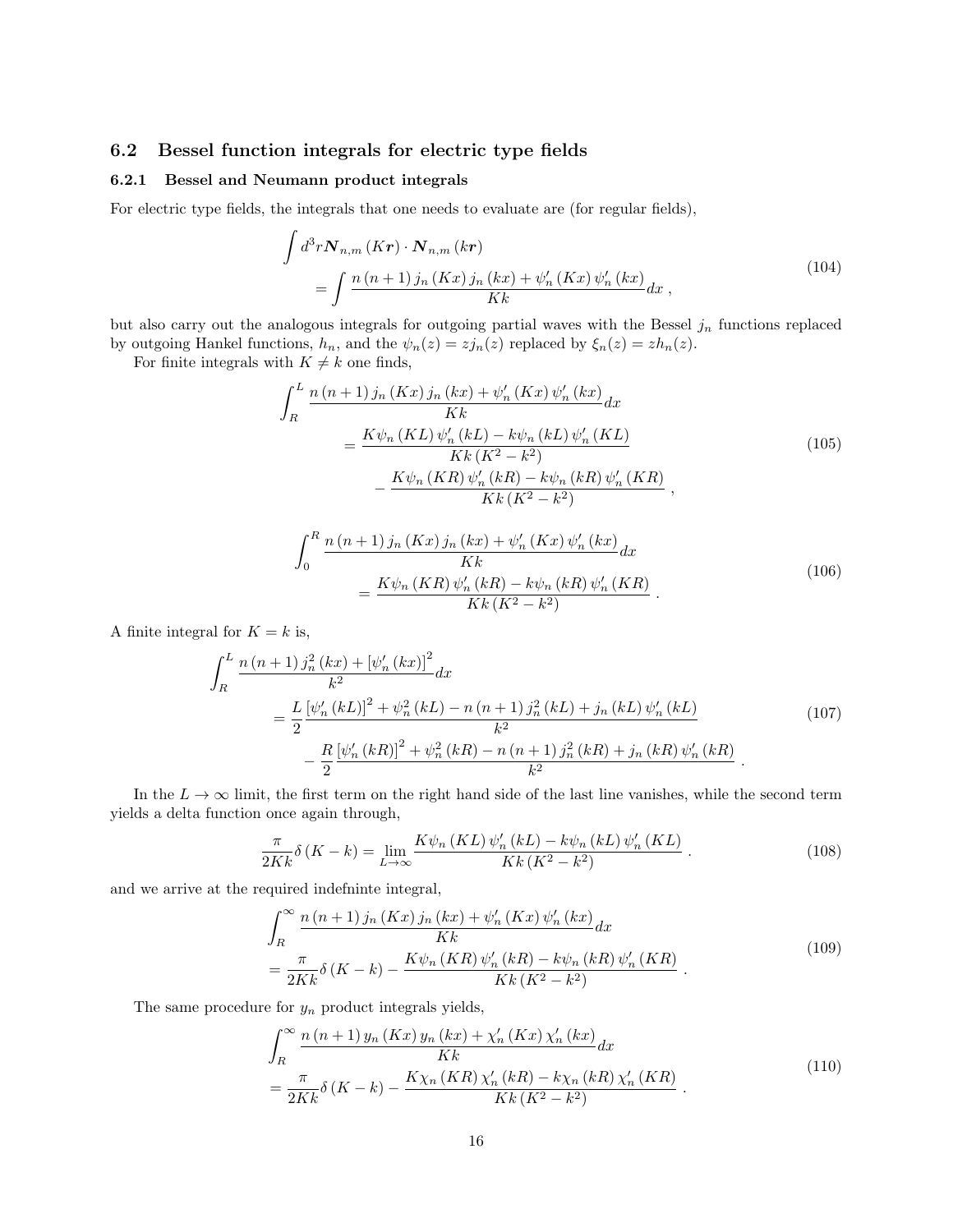### 6.3 Hankel product integrals

The Hankel function integrals that we need for field normalization are,

$$
\int_{R}^{\infty} \frac{n(n+1)h_{n}(Kx)h_{n}(kx) + \xi'_{n}(Kx)\xi'_{n}(kx)}{Kk}dx
$$
\n
$$
= -\frac{K\xi_{n}(KR)\xi'_{n}(kR) - k\xi_{n}(kR)\xi'_{n}(KR)}{Kk(K^{2} - k^{2})},
$$
\n(111a)

and ,

$$
\int_{R}^{\infty} \frac{n(n+1)\xi_{n}^{2}(kx) + \left[\xi_{n}'(kx)\right]^{2}}{k^{2}} dx
$$
\n
$$
= -\frac{R}{2} \frac{\left[\xi_{n}'(kR)\right]^{2} + \xi_{n}^{2}(kR) - n(n+1)\xi_{n}^{2}(kR) + h_{n}(kR)\xi_{n}'(kR)}{k^{2}}.
$$
\n(111b)

## 7 Conclusions

The analytic expressions we have given involving products of Bessel functions combined with a Gaussian term are easily verified numerically, and this has been done for the results given here. The results obtained analytically for integrals with the Gaussian having tended to a constant may also be tested numerically, as was exemplified in Section 5.1. Another test, which will be reported on in a future publication, is provided by residue calculus of field scattering amplitudes, which provides a second route to mode normalisation factors. In fact, these two analytic approaches agree completely.

## 8 Acknowedgements

Research conducted within the context of the International Associated Laboratory for Photonics between France and Australia. This work has been carried out thanks to the support of the A\*MIDEX project (no. ANR-11-IDEX-0001-02) funded by the Investissements d'Avenir French Government program, managed by the French National Research Agency (ANR). The authors would like to thank Remi Colom, Nicolas Bonod and Thomas Durt for helpful discussions.

# References

- <span id="page-16-0"></span>[1] Gustav Mie. Beiträge zur optik trüber medien, speziell kolloidaler metallösungen. Annalen der Physik, 330(3):377–445, 1908.
- <span id="page-16-1"></span>[2] Gaston García-Calderón and Rudolf Peierls. Resonant states and their uses. Nuclear Physics A,  $265(3):443 - 460, 1976.$
- <span id="page-16-2"></span>[3] Ya. B. Zel'dovich. On the theory of unstable states. Sov. Phys. JETP, 12:542–545, 1961.
- <span id="page-16-3"></span>[4] A.M. Perelomov and Y.B. Zel'dovich. Quantum Mechanics: Selected Topics. World Scientific, Singapore, 1998.
- <span id="page-16-4"></span>[5] Gastón García-Calderón. Chapter 7 - theory of resonant states: An exact analytical approach for open quantum systems. In Cleanthes A. Nicolaides and Erkki Brändas, editors, Unstable States in the Continuous Spectra, Part I: Analysis, Concepts, Methods, and Results, volume 60 of Advances in Quantum Chemistry, pages 407 – 455. Academic Press, 2010.